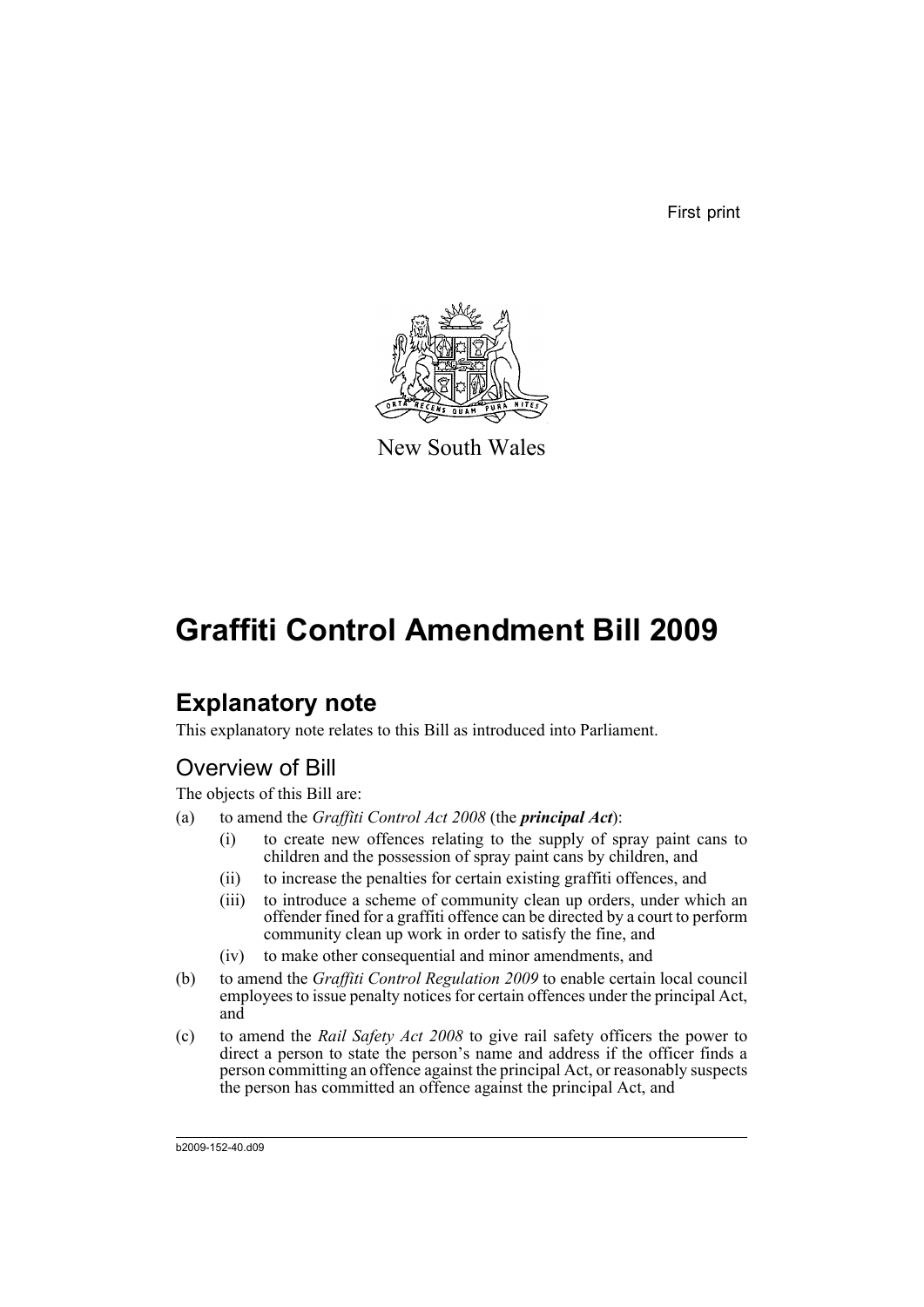Explanatory note

(d) to amend other Acts as a consequence of the introduction of the scheme of community clean up orders.

# Outline of provisions

**Clause 1** sets out the name (also called the short title) of the proposed Act.

**Clause 2** provides for the commencement of the proposed Act. Most amendments commence on the date of assent. Provisions relating to community clean up orders will commence on a day or days to be appointed by proclamation.

# **Schedule 1 Amendment of Graffiti Control Act 2008 No 100**

# **New graffiti related offences**

**Schedule 1 [5]** creates 2 new graffiti offences. The offences restrict the supply of spray paint cans to persons under the age of 18 years and the possession of spray paint cans by persons under the age of 18 years. It is already an offence under the principal Act to sell a spray paint can to a person under the age of 18 years.

Under proposed section 8A, a person who supplies a spray paint can to a person under the age of 18 years will be guilty of an offence with a maximum penalty of \$1,100. It will be a defence (that the person charged must prove) that the person who supplied the spray paint can believed on reasonable grounds that the recipient intended to use the spray paint can for a defined lawful purpose, being the lawful pursuit of an occupation, education or training. It will also be a defence if the person charged proves the supply occurred in a public place and the person believed on reasonable grounds that the recipient intended to use the spray paint can at or in the immediate vicinity of the place where the supply occurred for another defined lawful purpose. It will also be a defence if the person charged proves the supply occurred in a private place and the person believed on reasonable grounds that the recipient intended to use the spray paint can at or in the immediate vicinity of the place where the supply occurred for an activity that does not constitute an offence against the principal Act or any other law.

Under proposed section 8B, a person under the age of 18 years who is in possession of a spray paint can in a public place is guilty of an offence with a maximum penalty of \$1,100 or 6 months imprisonment. It will be a defence (that the person charged must prove) that the person had the spray paint can in his or her possession for a defined lawful purpose, being the lawful pursuit of an occupation, education or training. It will also be a defence if the person charged proves that the person had the spray paint can in his or her possession for another defined lawful purpose and was at or in the immediate vicinity of the place where the spray paint can was being used or intended to be used for that defined lawful purpose. A court that convicts a person under the proposed section must not sentence the person to imprisonment unless the person has previously been convicted of a graffiti offence on so many occasions that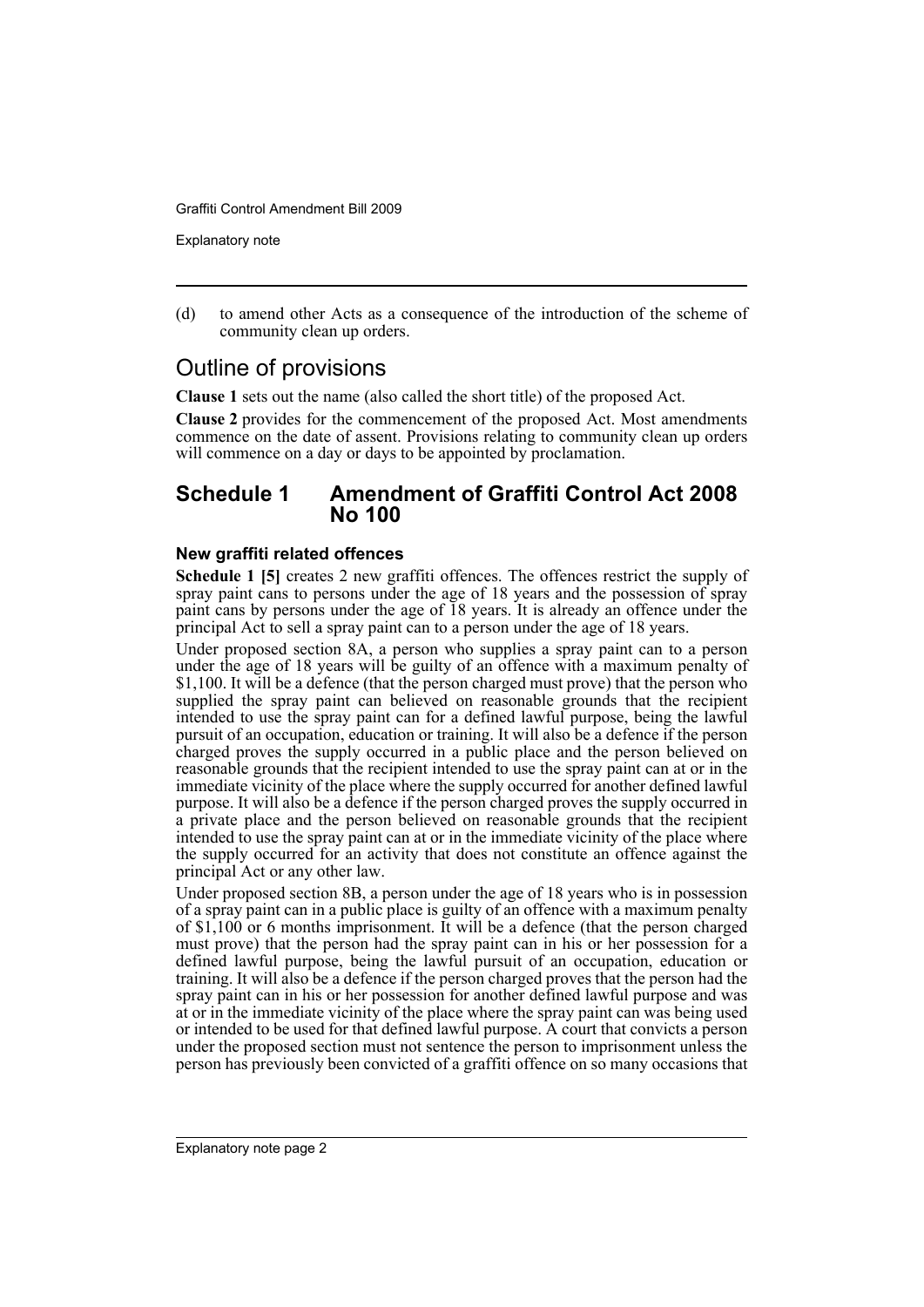Explanatory note

the court is satisfied that the person is a serious and persistent offender and is likely to commit such an offence again.

A *defined lawful purpose* is defined as:

- (a) the lawful pursuit of an occupation, education or training, or
- (b) any artistic activity that does not constitute an offence against the principal Act or any other law, or
- (c) any construction, renovation, restoration or maintenance activity that does not constitute an offence against the principal Act or any other law, or
- (d) any other purpose authorised by the regulations.

A *public place* means a place or part of premises that is open to the public or used by the public, but does not include the premises of a school or other educational establishment. A *private place* means a place that is not a public place.

**Schedule 1 [6]** is a consequential amendment. At present, a police officer is authorised to confiscate a spray paint can in the possession of a person in a public place if the officer reasonably suspects the person is under the age of 18 years, unless the person satisfies the officer that the person has the spray paint can in his or her possession for a purpose that is not unlawful. Under the new provisions of the principal Act, persons under the age of 18 years will only be permitted to be in possession of a spray paint can in a public place in defined circumstances. The amendment allows the police officer to confiscate the spray paint can unless the person satisfies the officer that his or her possession of the can does not constitute an offence under the new provisions.

**Schedule 1 [4]** is a consequential amendment to a Part heading.

# **Increase in penalties for existing graffiti related offences**

**Schedule 1 [2]** increases the maximum penalty for the existing offence of damaging or defacing property with a graffiti implement from 6 months to 12 months imprisonment.

**Schedule 1 [3]** increases the maximum penalty for the existing offence of possessing a graffiti implement with the intention that it be used to damage or deface property from 3 months to 6 months imprisonment.

# **Community clean up work**

**Schedule 1 [7]** inserts proposed Part 3A into the principal Act, which enables a court that imposes a fine on a person for an offence under the principal Act (a *graffiti offence*) to make an order requiring the person to perform community clean up work in order to satisfy the amount of the fine.

Community clean up work will be any community service work under (in the case of a child offender) the *Children (Community Service Orders) Act 1987* or (in the case of an adult offender) the *Crimes (Administration of Sentences) Act 1999* that is approved as community clean up work by the Minister administering the relevant Act. The community clean up work that an offender is directed to do by the officer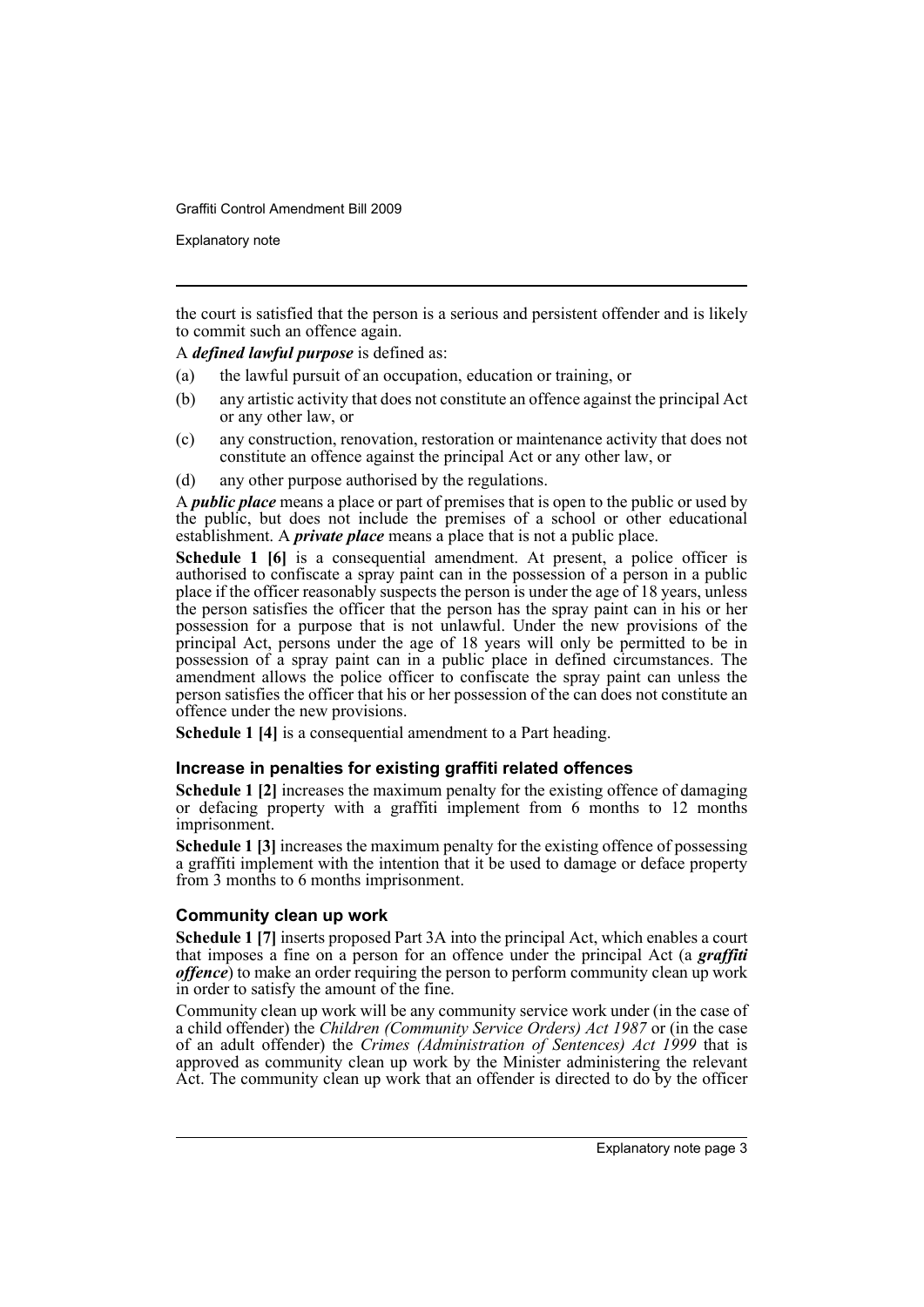Explanatory note

assigned to the offender under the *Children (Community Service Orders) Act 1987* or the *Crimes (Administration of Sentences) Act 1999* (the *assigned officer*) must, if practicable, include at least 2 hours participation in a graffiti prevention program.

A court must not make a community clean up order unless satisfied that the offender is a suitable person for community clean up work and, if the offender is a child, is sufficiently mature to perform community clean up work, and that community clean up work is available in the area where the offender lives.

Once a court makes a community clean up order, it must give written notice of the order to the offender. In the case of an adult offender, notice of the order must also be given to the Commissioner of Corrective Services. In the case of a child offender, notice of the order must also be given to the Director-General of the Department of Human Services and, if the order is made by a court other than the Children's Court, to the registrar of the Children's Court. The notice must include where the offender must present himself or herself so that the administration of the order can begin and the period in which the offender must present himself or herself for that purpose.

A court that makes a community clean up order must explain, in language likely to be readily understood by the offender, the requirements of the order, the consequences of not complying with those requirements and the fact that the offender may pay the fine instead of performing community clean up work.

# **Satisfaction of fines and community clean up orders**

One hour of community clean up work performed by an offender is equivalent to \$30 of the amount of fine. If an offender complies with the community clean up order by completing the required number of hours of work, the fine is taken to be satisfied. If an offender performs part of the work under the order, the fine is taken to be satisfied by the amount calculated at \$30 for each hour of community clean up work actually performed. An offender may also choose to pay the fine, or the balance of the unpaid fine, instead of completing the community clean up work. The community clean up order ceases to be in force if the offender pays the fine or the balance of the fine.

# **Revocation of community clean up orders**

A court may revoke a community clean up order, after it has received a report from the offender's assigned officer, if it is satisfied that the offender has failed to report for work under the order within 3 months after being required to do so, has failed to report for work within any period of 3 months, has failed to comply with the order, is not capable of performing the work or is not suitable to be engaged in work under the order. A court may also revoke a community clean up order if the offender so requests and the court is satisfied that it would be in the interests of justice to do so.

A community clean up order is also revoked if the finding of guilt, conviction or sentence for the graffiti offence in respect of which the order was made is quashed, annulled or set aside. If a fine imposed by a court is varied, the court that varies the fine may revoke or vary a community clean up order made in respect of that fine.

Notice of the revocation or variation of a community clean up order must be given to the offender and to the offender's assigned officer. If the court that revokes an order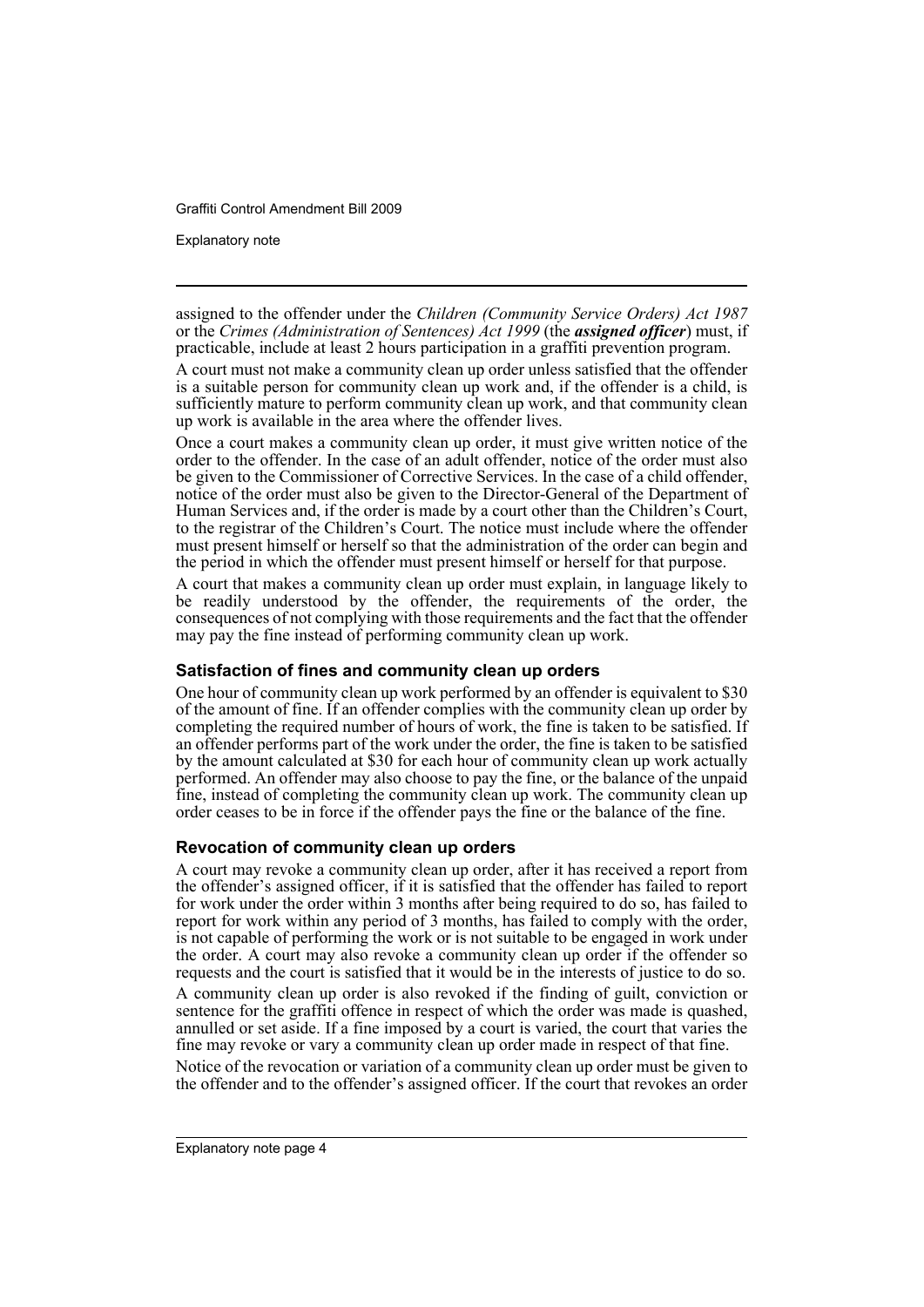Explanatory note

in respect of a child offender is not the Children's Court, notice must also be given to the registrar of the Children's Court.

# **Other provisions**

The *Children (Community Service Orders) Act 1987* applies, with some exceptions, to a community clean up order made in respect of a child offender in the same way as it applies to a children's community service order made in respect of a person under that Act. The *Crimes (Sentencing Procedure) Act 1999* and the *Crimes (Administration of Sentences) Act 1999* apply, with some exceptions, to a community clean up order made in respect of an adult offender in the same way as they apply to a community service order made in respect of a person under the *Crimes (Sentencing Procedure) Act 1999*.

There is no right to appeal against the making of a community clean up order, a failure to make a community clean up order or the revocation or variation of a community clean up order.

The functions of a court in relation to the making of a community clean up order may be exercised by the registrar of a court, if the offender consents to the making of the order. The functions of a court in relation to the revocation of a community clean up order may be exercised by the registrar of a court.

The regulations may make further provision for or with respect to community clean up work and community clean up orders and may increase the amount of \$30 (the amount equivalent to one hour of community clean up work performed by an offender).

**Schedule 1 [1]** inserts standard definitions of *exercise* and *function*, which are applicable to the new provisions relating to community clean up orders.

**Schedule 1 [8]** enables savings and transitional regulations to be made as a consequence of the proposed Act.

**Schedule 1 [9]** provides for the application of the amendments made by the proposed Act.

# **Schedule 2 Amendment of other legislation**

**Schedule 2.1 and 2.3** amend the *Children (Community Service Orders) Act 1987* and the *Crimes (Administration of Sentences) Act 1999* as a consequence of the scheme for community clean up orders. The amendments remove cross-references from particular provisions of those Acts that will apply to community clean up orders, so as to avoid any confusion about whether the provisions apply to community clean up orders.

**Schedule 2.2** amends the *Children (Criminal Proceedings) Act 1987* to make it clear that the Children's Court has power to make a community clean up order in addition to any other powers it has under that Act.

**Schedule 2.4** amends the *Graffiti Control Regulation 2009* to allow certain local council employees to issue penalty notices for offences relating to the sale or display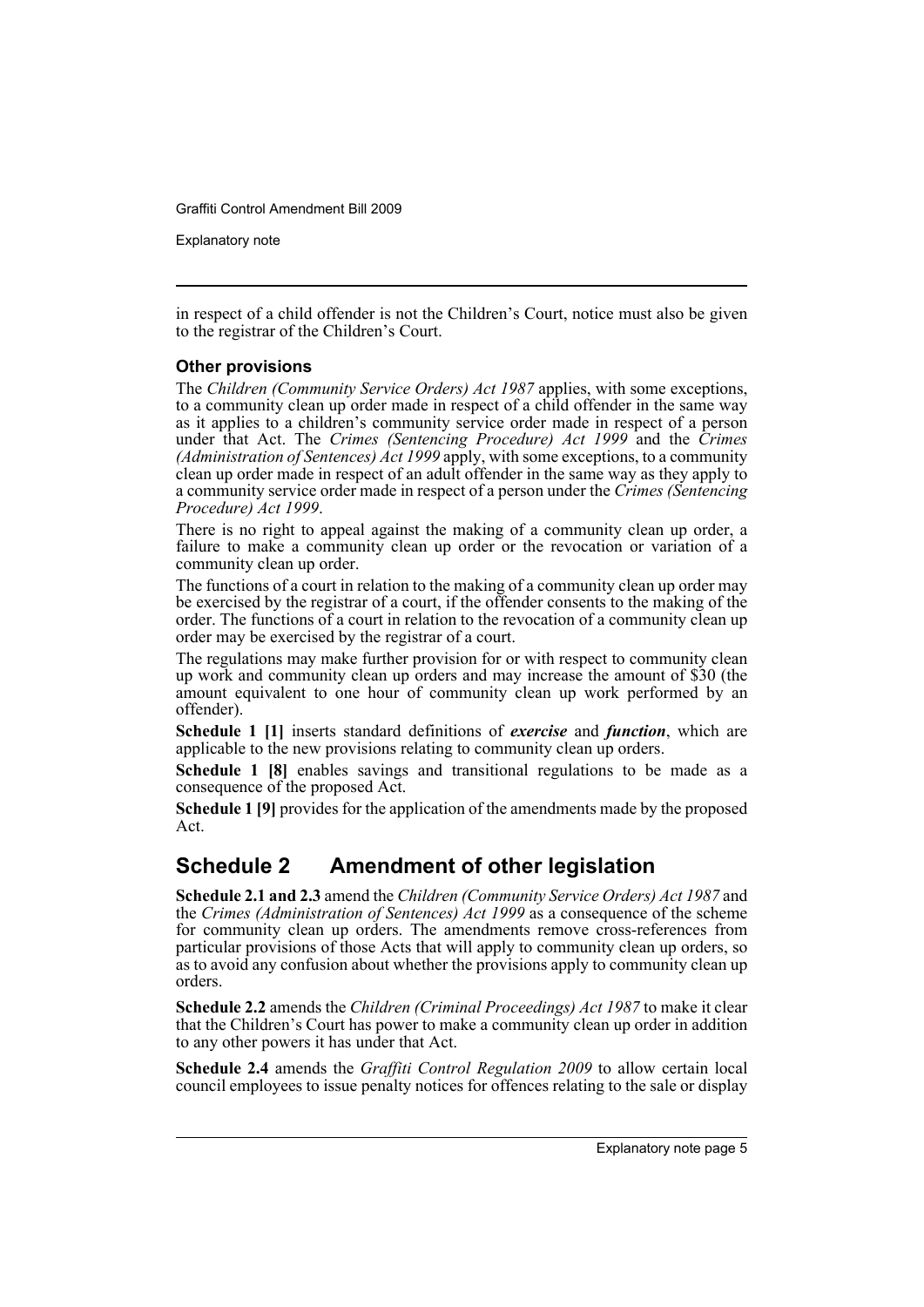Explanatory note

of spray paint cans. Currently, only police officers and investigators within the meaning of the *Fair Trading Act 1987* may issue penalty notices.

**Schedule 2.5** amends the *Rail Safety Act 2008* to give rail safety officers the power to direct a person to state the person's name and address if the officer finds a person committing an offence against the *Graffiti Control Act 2008*, or reasonably suspects the person has committed an offence against that Act.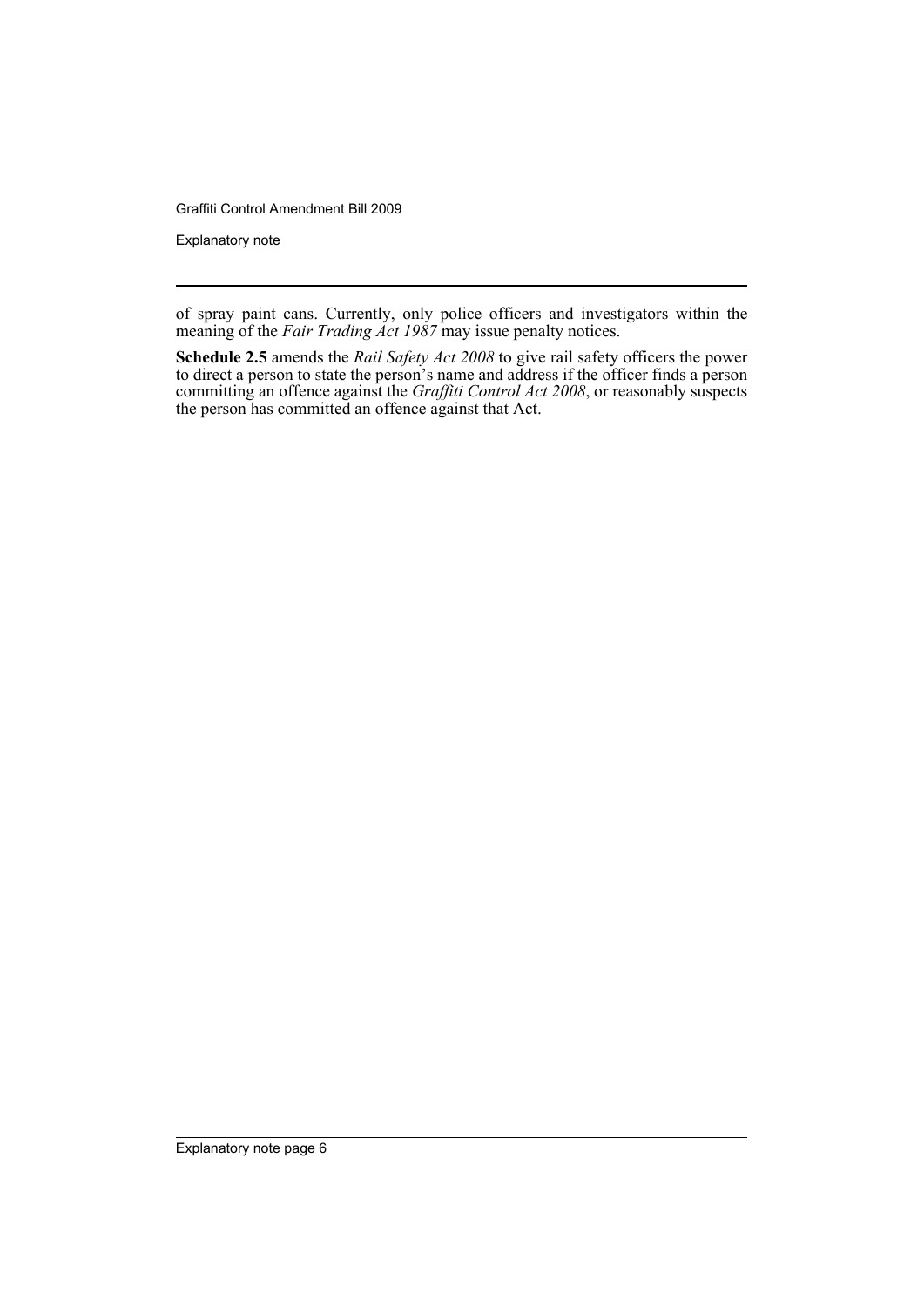First print



New South Wales

# **Graffiti Control Amendment Bill 2009**

# **Contents**

|   |                                                          | Page |
|---|----------------------------------------------------------|------|
| 1 | Name of Act                                              |      |
|   | 2 Commencement                                           |      |
|   | Schedule 1 Amendment of Graffiti Control Act 2008 No 100 | 3    |
|   | Schedule 2 Amendment of other legislation                | 14   |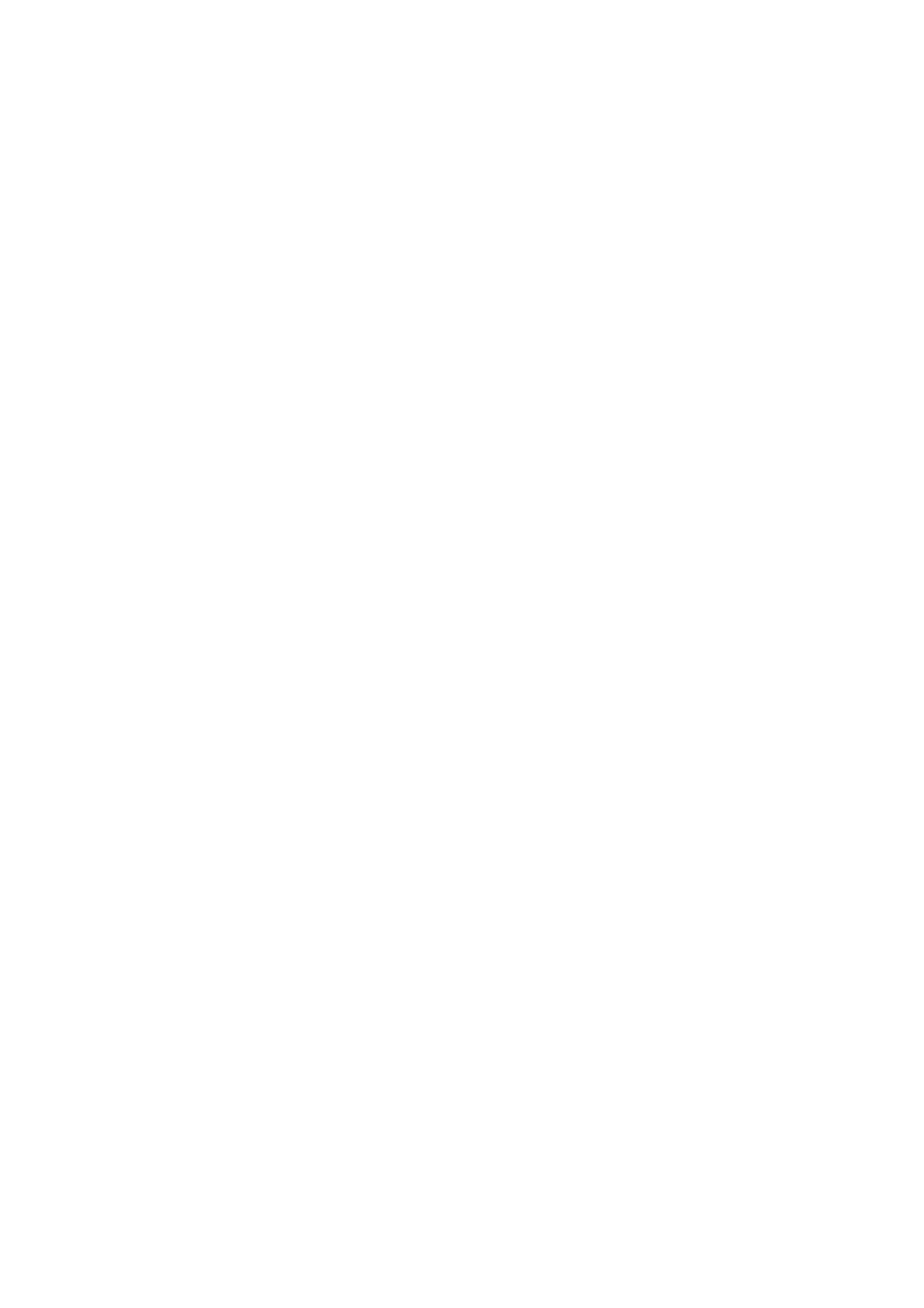

New South Wales

# **Graffiti Control Amendment Bill 2009**

No , 2009

# **A Bill for**

An Act to amend the *Graffiti Control Act 2008* and related legislation to make further provision with respect to the minimisation and control of graffiti.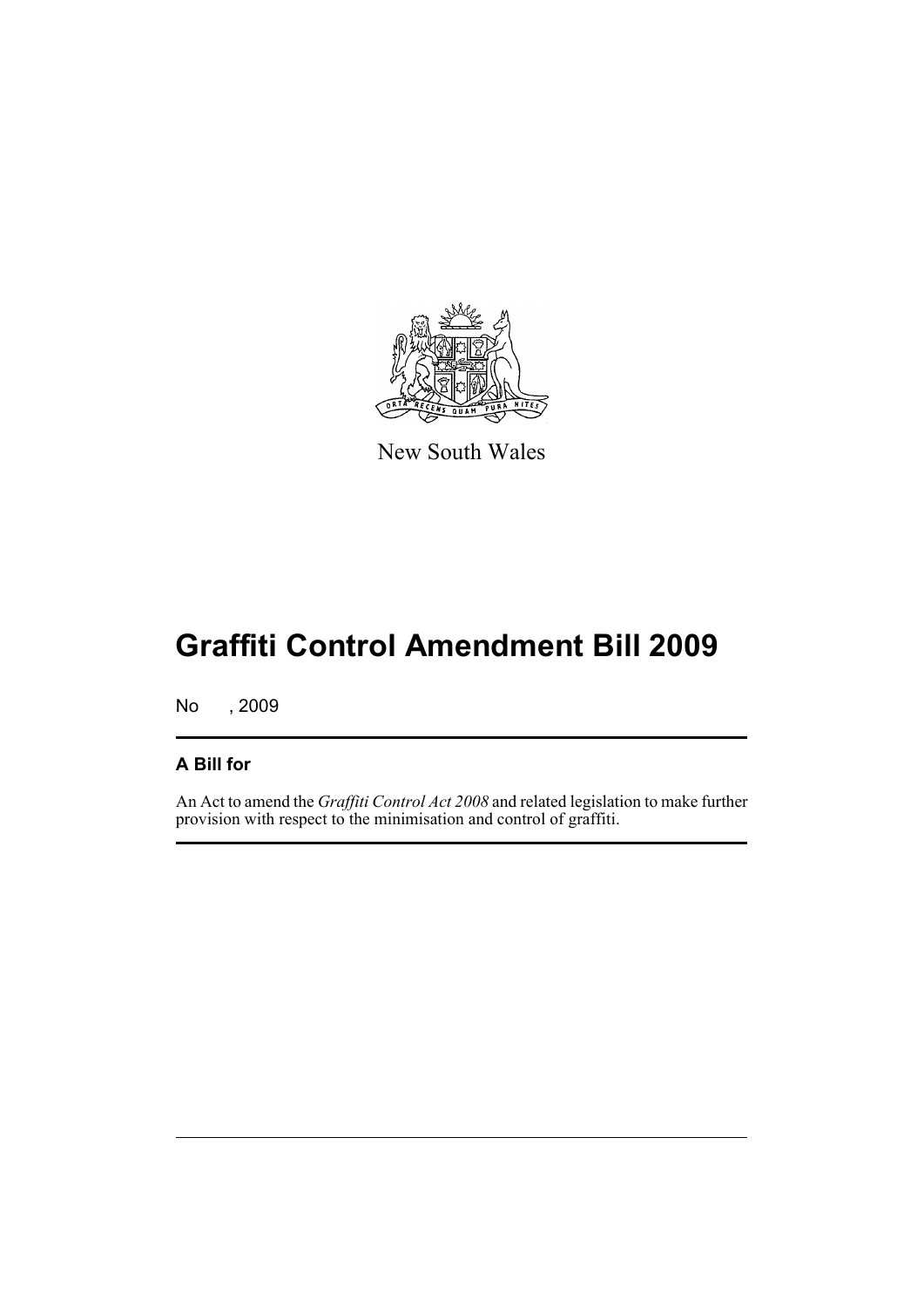<span id="page-9-1"></span><span id="page-9-0"></span>

|              | The Legislature of New South Wales enacts:                                                          | 1             |
|--------------|-----------------------------------------------------------------------------------------------------|---------------|
|              | Name of Act                                                                                         | $\mathcal{P}$ |
|              | This Act is the Graffiti Control Amendment Act 2009.                                                | 3             |
| Commencement |                                                                                                     |               |
| (1)          | This Act commences on the date of assent, except as provided by<br>subsection $(2)$ .               | 5<br>6        |
| (2)          | Schedule 1 [7] and Schedule $2.1-2.3$ commence on a day or days to be<br>appointed by proclamation. | 7<br>8        |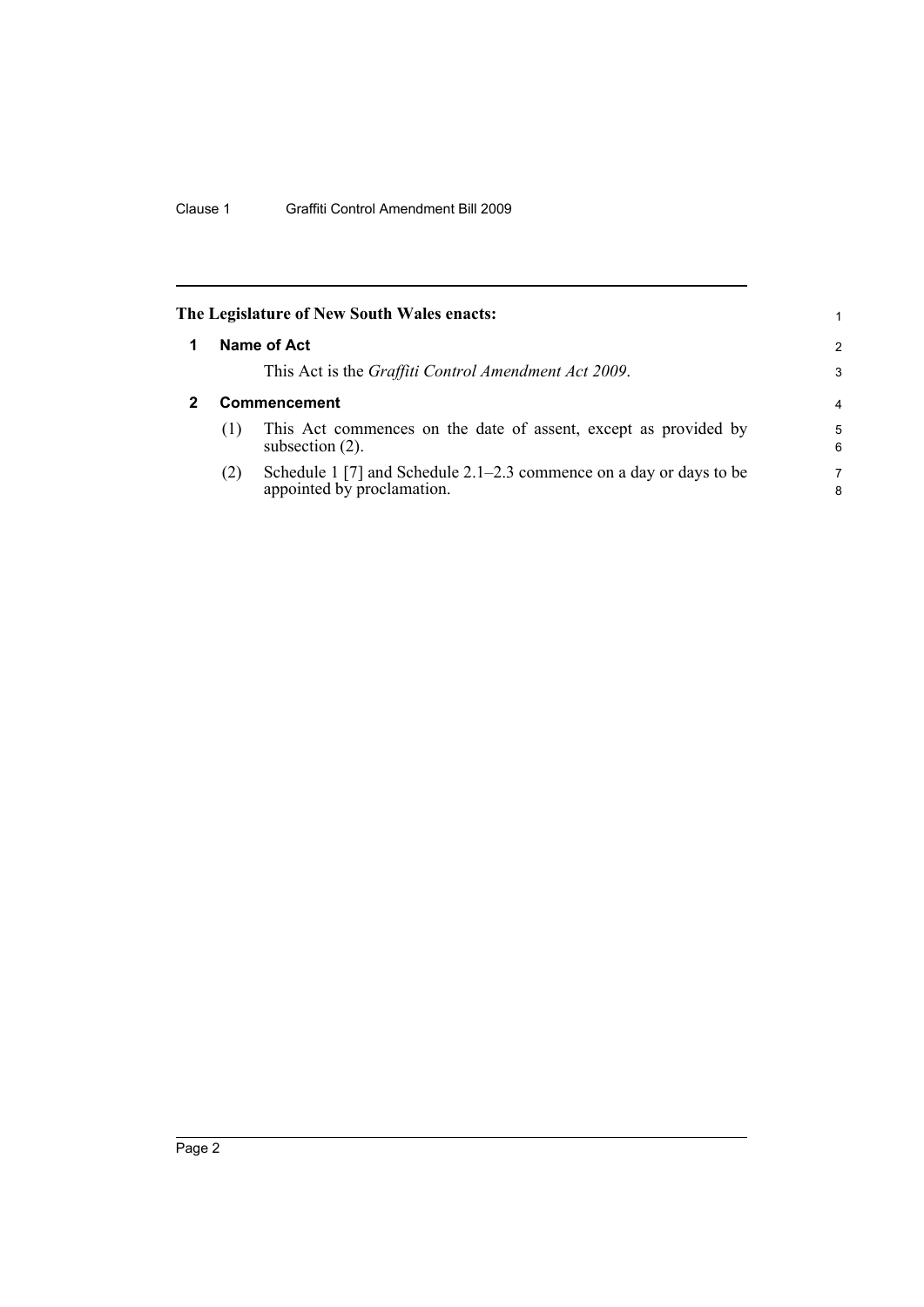Amendment of Graffiti Control Act 2008 No 100 Schedule 1

<span id="page-10-0"></span>

|     | <b>Schedule 1</b> |     |                              | <b>Amendment of Graffiti Control Act 2008</b><br><b>No 100</b>                                                                                                                                                                                                       | 1<br>$\overline{2}$        |
|-----|-------------------|-----|------------------------------|----------------------------------------------------------------------------------------------------------------------------------------------------------------------------------------------------------------------------------------------------------------------|----------------------------|
| [1] |                   |     | <b>Section 3 Definitions</b> |                                                                                                                                                                                                                                                                      | 3                          |
|     |                   |     |                              | Insert in alphabetical order in section $3(1)$ :                                                                                                                                                                                                                     | 4                          |
|     |                   |     |                              | <i>exercise</i> a function includes perform a duty.                                                                                                                                                                                                                  | 5                          |
|     |                   |     |                              | <i>function</i> includes a power, authority or duty.                                                                                                                                                                                                                 | 6                          |
| [2] |                   |     |                              | Section 4 Damaging or defacing property by means of graffiti implement                                                                                                                                                                                               | $\overline{7}$             |
|     |                   |     |                              | Omit "6 months" from the maximum penalty for section 4 (1).                                                                                                                                                                                                          | 8                          |
|     |                   |     |                              | Insert instead "12 months".                                                                                                                                                                                                                                          | 9                          |
| [3] |                   |     |                              | Section 5 Possession of graffiti implement                                                                                                                                                                                                                           | 10 <sup>°</sup>            |
|     |                   |     |                              | Omit "3 months" from the maximum penalty for section 5 (1).                                                                                                                                                                                                          | 11                         |
|     |                   |     |                              | Insert instead "6 months".                                                                                                                                                                                                                                           | 12                         |
| [4] | Part 3, heading   |     |                              |                                                                                                                                                                                                                                                                      | 13                         |
|     |                   |     |                              | Insert ", supply, possession" after "Sale".                                                                                                                                                                                                                          | 14                         |
| [5] |                   |     | <b>Sections 8A and 8B</b>    |                                                                                                                                                                                                                                                                      | 15                         |
|     |                   |     | Insert after section 8:      |                                                                                                                                                                                                                                                                      | 16                         |
|     | 8A                |     |                              | Supply of spray paint cans to persons under 18                                                                                                                                                                                                                       | 17                         |
|     |                   | (1) |                              | A person who supplies a spray paint can to a person under the age                                                                                                                                                                                                    | 18                         |
|     |                   |     |                              | of 18 years is guilty of an offence.<br>Maximum penalty: 10 penalty units.                                                                                                                                                                                           | 19<br>20                   |
|     |                   | (2) |                              | It is a defence (proof of which lies on the person supplying the                                                                                                                                                                                                     | 21                         |
|     |                   |     | that:                        | spray paint can) to a prosecution for an offence under this section                                                                                                                                                                                                  | 22<br>23                   |
|     |                   |     | (a)                          | the person believed on reasonable grounds that the<br>recipient intended to use the spray paint can for a defined<br>lawful purpose, being the lawful pursuit of an occupation,<br>education or training, or                                                         | 24<br>25<br>26<br>27       |
|     |                   |     | (b)                          | the supply occurred in a public place and the person<br>believed on reasonable grounds that the recipient intended<br>to use the spray paint can at or in the immediate vicinity of<br>the place where the supply occurred for another defined<br>lawful purpose, or | 28<br>29<br>30<br>31<br>32 |
|     |                   |     | (c)                          | the supply occurred in a private place and the person<br>believed on reasonable grounds that the recipient intended                                                                                                                                                  | 33<br>34                   |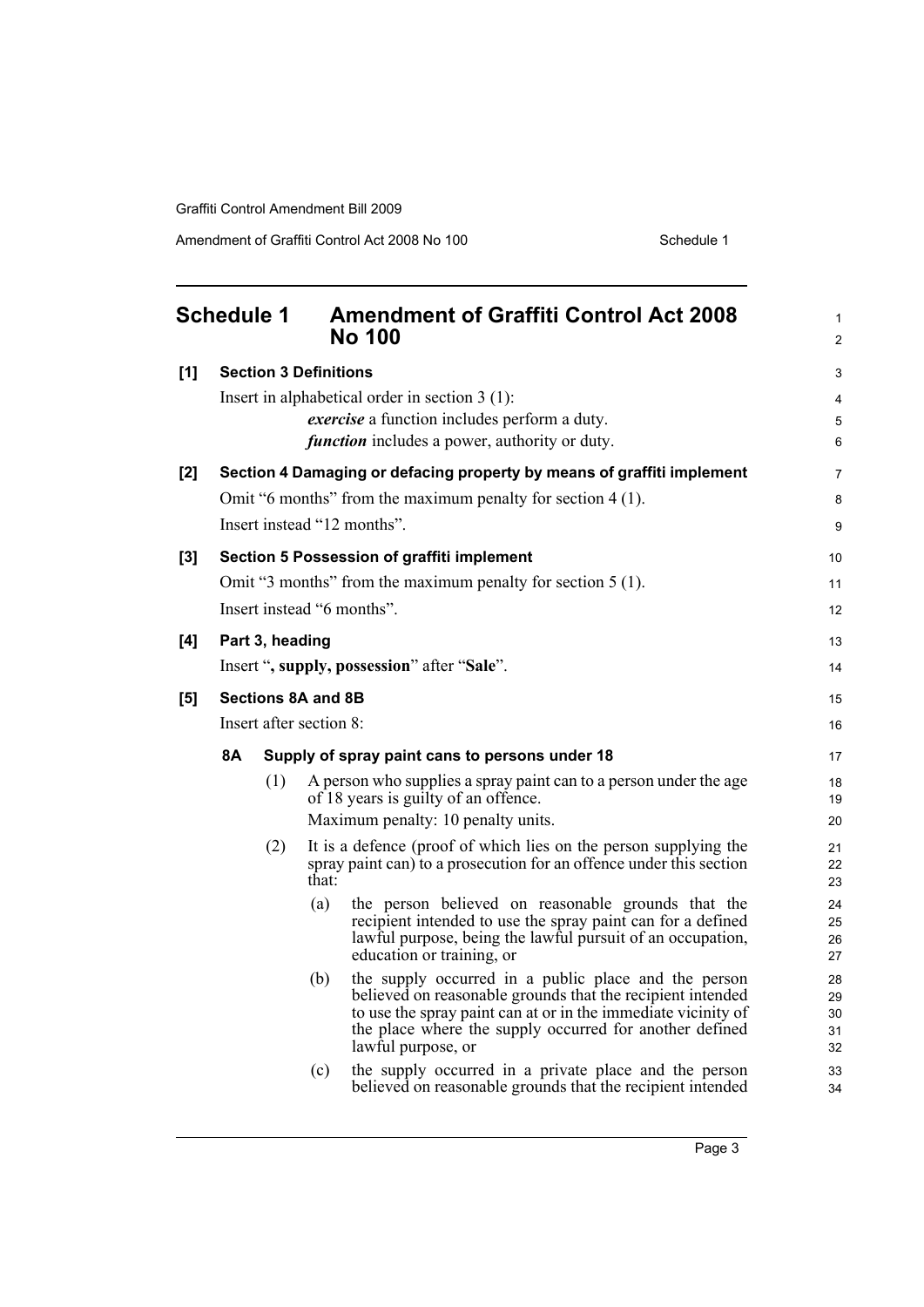Schedule 1 Amendment of Graffiti Control Act 2008 No 100

to use the spray paint can at or in the immediate vicinity of the place where the supply occurred for an activity that does not constitute an offence against this Act or any other law.

| (3) | In this section, a <i>defined lawful purpose</i> is: |  |
|-----|------------------------------------------------------|--|
|     |                                                      |  |

- (a) the lawful pursuit of an occupation, education or training, or
- (b) any artistic activity that does not constitute an offence against this Act or any other law, or
- (c) any construction, renovation, restoration or maintenance activity that does not constitute an offence against this Act or any other law, or
- (d) any other purpose authorised by the regulations.
- (4) The regulations may provide that this section does not apply to or in relation to any specified class or description of spray paint can.

# (5) In this section: *private place* means any place that is not a public place.

### *public place* means:

- (a) a place (whether or not covered by water), or
- (b) a part of premises,

that is open to the public, or is used by the public whether or not on payment of money or other consideration, whether or not the place or part is ordinarily so open or used and whether or not the public to whom it is open consists only of a limited class of persons, but does not include the premises of a school or other educational establishment.

### **8B Possession of spray paint cans by persons under 18**

- (1) A person under the age of 18 years who is in possession of a spray paint can in a public place is guilty of an offence. Maximum penalty: 10 penalty units or imprisonment for 6 months.
- (2) It is a defence (proof of which lies on the person in possession of the spray paint can) to a prosecution for an offence under this section that the person:
	- (a) had the spray paint can in his or her possession for a defined lawful purpose, being the lawful pursuit of an occupation, education or training, or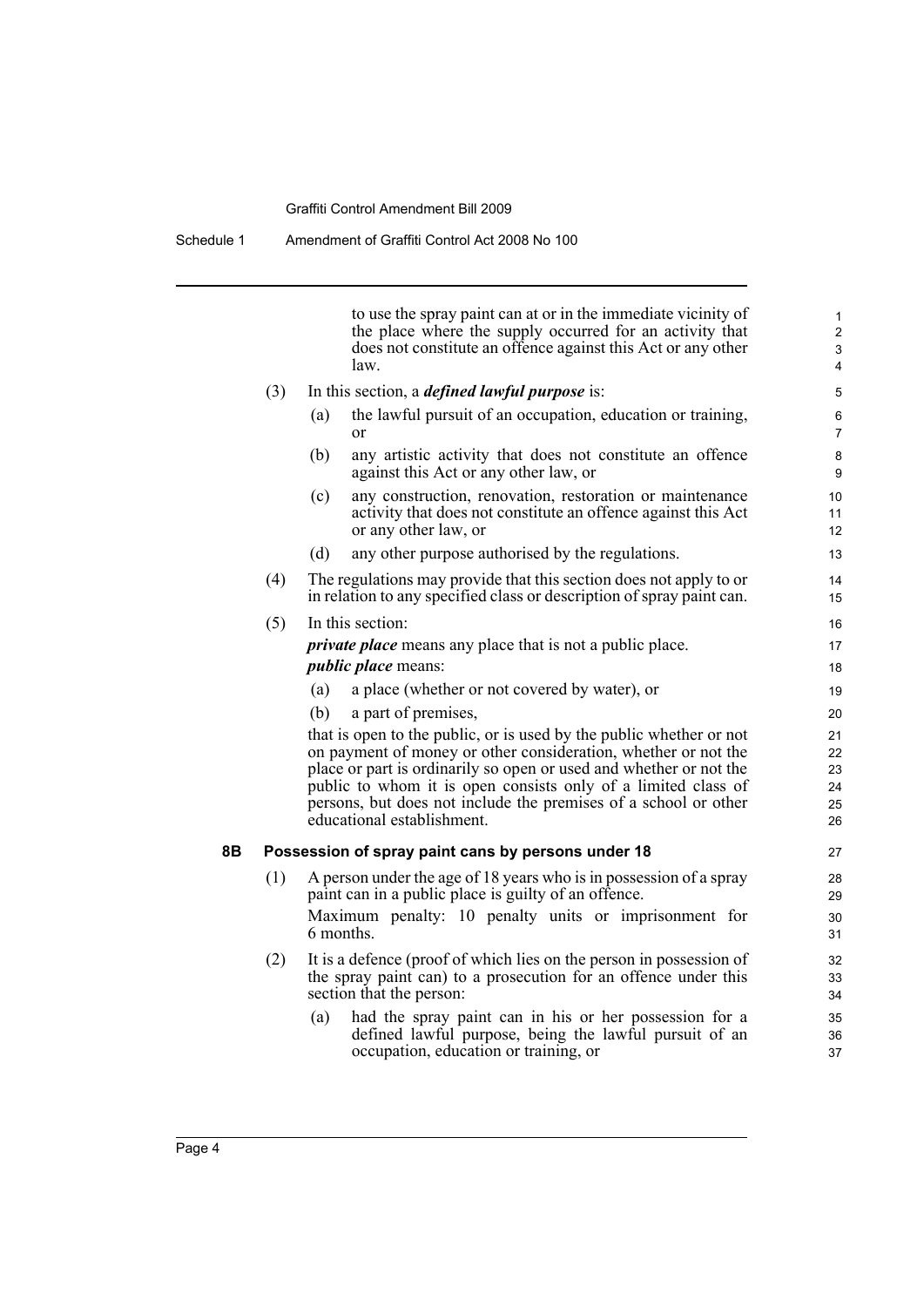Amendment of Graffiti Control Act 2008 No 100 Schedule 1

|     | (b)      | had the spray paint can in his or her possession for another<br>defined lawful purpose and was at or in the immediate<br>vicinity of the place where the spray paint can was being<br>used or intended to be used for that defined lawful purpose.                                                                                                                                                                                                                                                     | 1<br>$\boldsymbol{2}$<br>3<br>4              |
|-----|----------|--------------------------------------------------------------------------------------------------------------------------------------------------------------------------------------------------------------------------------------------------------------------------------------------------------------------------------------------------------------------------------------------------------------------------------------------------------------------------------------------------------|----------------------------------------------|
| (3) |          | In this section, a <i>defined lawful purpose</i> is:                                                                                                                                                                                                                                                                                                                                                                                                                                                   | 5                                            |
|     | (a)      | the lawful pursuit of an occupation, education or training,<br><sub>or</sub>                                                                                                                                                                                                                                                                                                                                                                                                                           | 6<br>$\overline{7}$                          |
|     | (b)      | any artistic activity that does not constitute an offence<br>against this Act or any other law, or                                                                                                                                                                                                                                                                                                                                                                                                     | 8<br>9                                       |
|     | (c)      | any construction, renovation, restoration or maintenance<br>activity that does not constitute an offence against this Act<br>or any other law, or                                                                                                                                                                                                                                                                                                                                                      | 10<br>11<br>12                               |
|     | (d)      | any other purpose authorised by the regulations.                                                                                                                                                                                                                                                                                                                                                                                                                                                       | 13                                           |
| (4) |          | The regulations may provide that this section does not apply to or<br>in relation to any specified class or description of spray paint can.                                                                                                                                                                                                                                                                                                                                                            | 14<br>15                                     |
| (5) |          | A court that convicts a person of an offence under this section<br>must not sentence the person to imprisonment unless the person<br>has previously been convicted of an offence under this section, or<br>under section 4 or 5 (or under a repealed provision of the<br>Summary Offences Act 1988 that corresponded to section 4 or 5),<br>on so many occasions that the court is satisfied that the person is<br>a serious and persistent offender and is likely to commit such an<br>offence again. | 16<br>17<br>18<br>19<br>20<br>21<br>22<br>23 |
|     | and 10B. | Note. The corresponding provisions of the Summary Offences Act 1988<br>to sections 4 and 5, before their repeal by this Act, were sections 10A                                                                                                                                                                                                                                                                                                                                                         | 24<br>25<br>26                               |
| (6) |          | In this section:                                                                                                                                                                                                                                                                                                                                                                                                                                                                                       | 27                                           |
|     |          | <i>public place</i> means:                                                                                                                                                                                                                                                                                                                                                                                                                                                                             | 28                                           |
|     | (a)      | a place (whether or not covered by water), or                                                                                                                                                                                                                                                                                                                                                                                                                                                          | 29                                           |
|     | (b)      | a part of premises,                                                                                                                                                                                                                                                                                                                                                                                                                                                                                    | 30                                           |
|     |          | that is open to the public, or is used by the public whether or not<br>on payment of money or other consideration, whether or not the<br>place or part is ordinarily so open or used and whether or not the<br>public to whom it is open consists only of a limited class of<br>persons, but does not include the premises of a school or other<br>educational establishment.                                                                                                                          | 31<br>32<br>33<br>34<br>35<br>36             |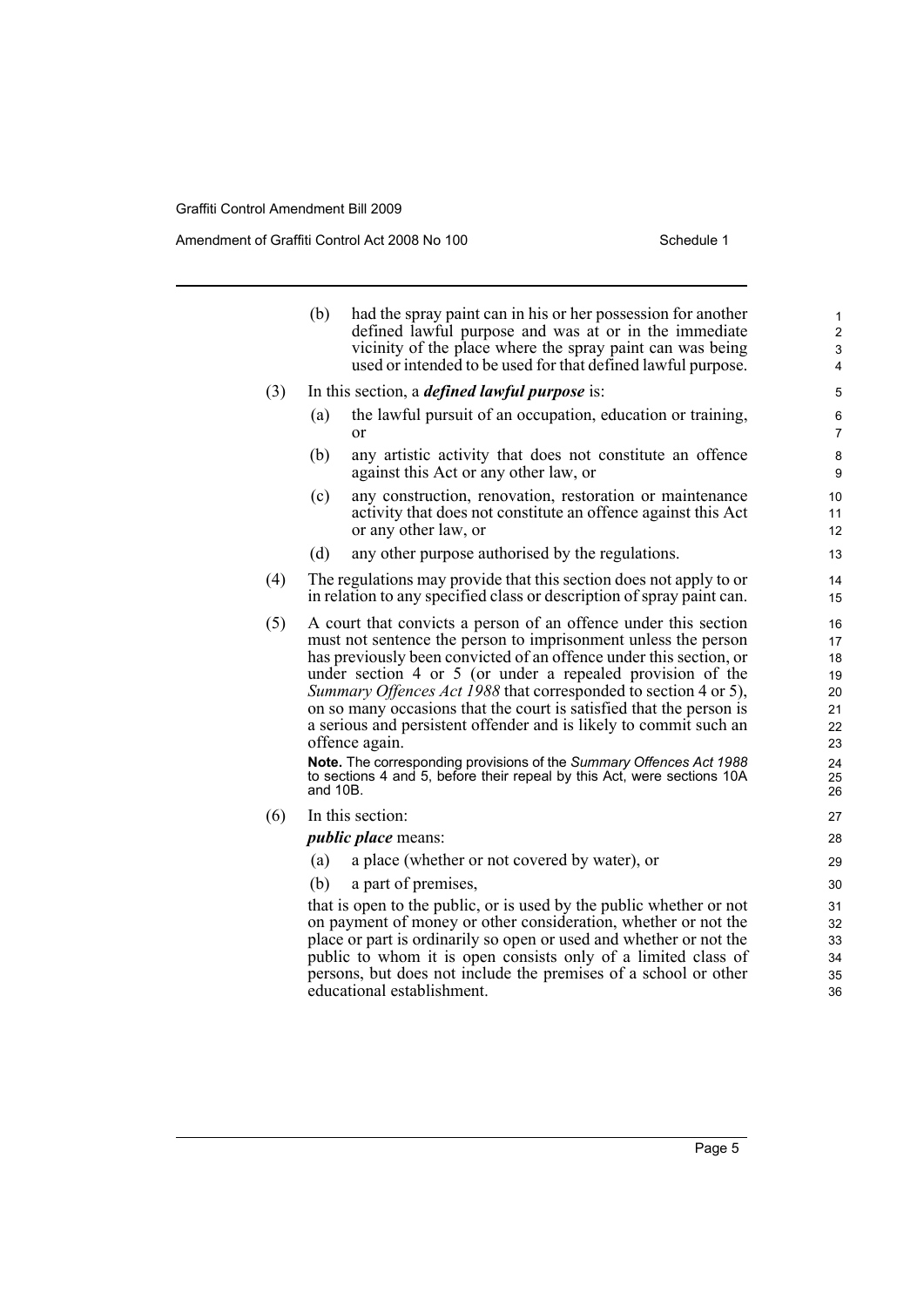Schedule 1 Amendment of Graffiti Control Act 2008 No 100

| [6] |                  |     | Section 9 Confiscation of spray paint cans from minors                                                                                                                                                                                  | $\mathbf{1}$             |
|-----|------------------|-----|-----------------------------------------------------------------------------------------------------------------------------------------------------------------------------------------------------------------------------------------|--------------------------|
|     | section $9(1)$ . |     | Omit "unless the person satisfies the officer that the person has the spray paint<br>can in his or her possession for a purpose that is not unlawful" from                                                                              | $\overline{2}$<br>3<br>4 |
|     | Act".            |     | Insert instead "unless the person satisfies the officer that the person's<br>possession of the spray paint can does not constitute an offence under this                                                                                | 5<br>6<br>7              |
| [7] | Part 3A          |     |                                                                                                                                                                                                                                         | 8                        |
|     |                  |     | Insert after Part 3:                                                                                                                                                                                                                    | 9                        |
|     |                  |     | Part 3A Community clean up work                                                                                                                                                                                                         | 10                       |
|     | 9Α               |     | <b>Definitions</b>                                                                                                                                                                                                                      | 11                       |
|     |                  |     | In this Part:                                                                                                                                                                                                                           | 12                       |
|     |                  |     | <i>adult offender</i> means an offender who is not a child offender.                                                                                                                                                                    | 13                       |
|     |                  |     | <i>assigned officer</i> in respect of a community clean up order means<br>the assigned officer under the Children (Community Service<br>Orders) Act 1987 or the Crimes (Administration of Sentences)<br>Act 1999, as the case requires. | 14<br>15<br>16<br>17     |
|     |                  |     | <i>child offender</i> means an offender in relation to a graffiti offence<br>who:                                                                                                                                                       | 18<br>19                 |
|     |                  |     | was under the age of 18 years when the graffiti offence was<br>(a)<br>committed, and                                                                                                                                                    | 20<br>21                 |
|     |                  |     | was under the age of 21 years when charged before a court<br>(b)<br>with the graffiti offence.                                                                                                                                          | 22<br>23                 |
|     |                  |     | <i>community clean up order</i> means an order under this Part<br>requiring a person to perform community clean up work.                                                                                                                | 24<br>25                 |
|     |                  |     | <i>community clean up work</i> —see section 9C.                                                                                                                                                                                         | 26                       |
|     |                  |     | <i>graffiti offence</i> means an offence under this Act.                                                                                                                                                                                | 27                       |
|     |                  |     | <i>offender</i> means a person who has pleaded guilty to a graffiti<br>offence in a court or who has been found guilty of or convicted<br>of a graffiti offence by a court.                                                             | 28<br>29<br>30           |
|     | 9B               |     | Making of order for community clean up work                                                                                                                                                                                             | 31                       |
|     |                  | (1) | A court that imposes a fine on an offender for a graffiti offence<br>may make an order requiring the offender to perform community<br>clean up work in order to satisfy the amount of the fine.                                         | 32<br>33<br>34           |
|     |                  | (2) | A community clean up order may be made by the court at the time<br>that the fine is imposed or at a later time.                                                                                                                         | 35<br>36                 |
|     |                  |     |                                                                                                                                                                                                                                         |                          |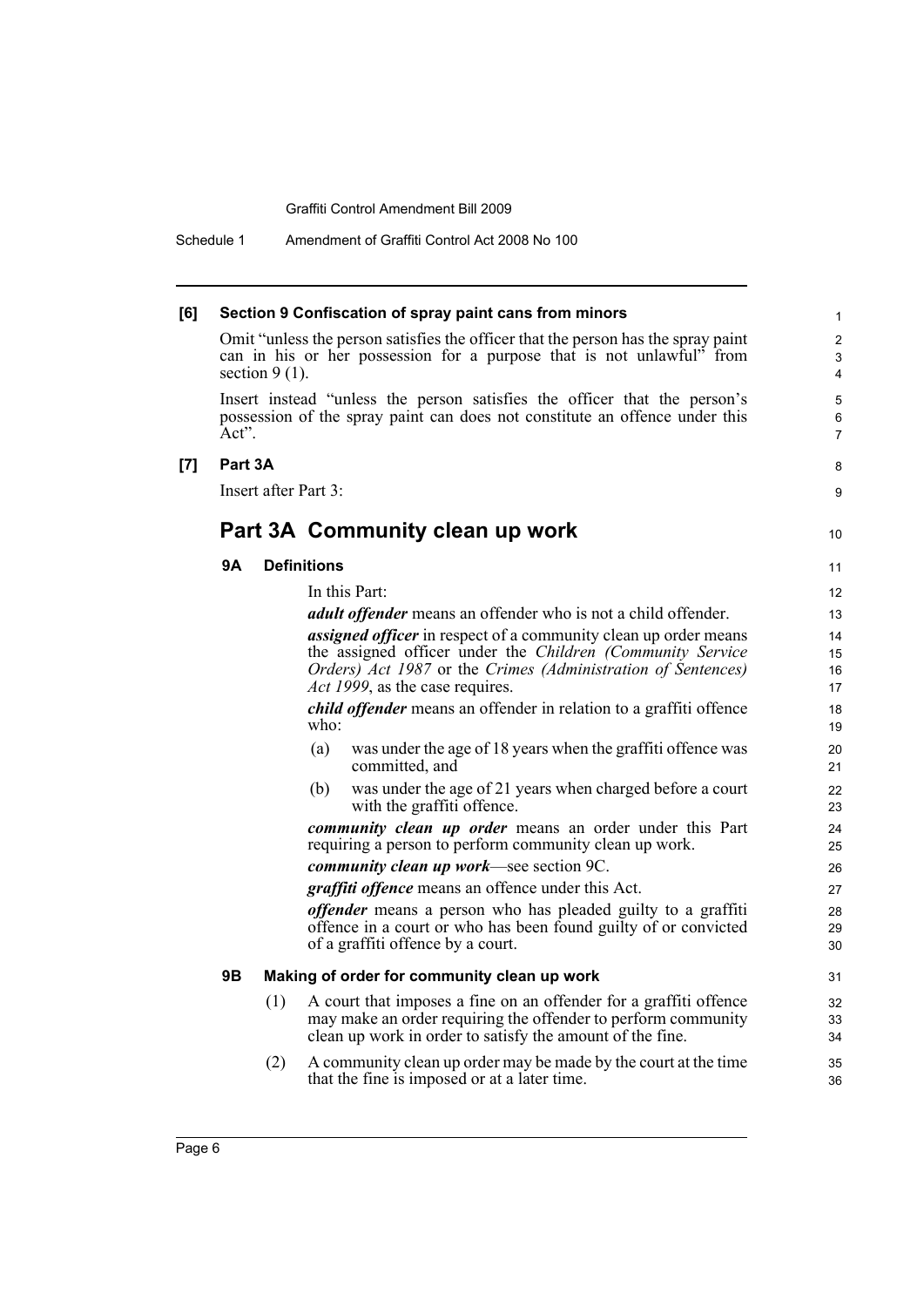Amendment of Graffiti Control Act 2008 No 100 Schedule 1

- (3) A community clean up order may be made even if part of the fine has been paid (in which case it applies to the part of the fine that remains unpaid).
- (4) However, a community clean up order is not to be made in respect of a fine if it has been fully paid or the matter has been referred to the State Debt Recovery Office for the making of a court fine enforcement order under the *Fines Act 1996*. **Note.** A matter can be referred to the State Debt Recovery Office for the making of a court fine enforcement order if the fine has not been paid by the due date.

## **9C Community clean up work—meaning**

- (1) In this Part, *community clean up work* means any community service work under the *Children (Community Service Orders) Act 1987* or the *Crimes (Administration of Sentences) Act 1999* that is approved by the relevant Minister as community clean up work for the purposes of this Act.
- (2) The relevant Minister is:
	- (a) in the case of a community clean up order made in respect of a child offender, the Minister administering the *Children (Community Service Orders) Act 1987*, or
	- (b) in the case of a community clean up order made in respect of an adult offender, the Minister administering the *Crimes (Administration of Sentences) Act 1999*.

### **9D Order to be made only if offender suitable and community clean up work available**

- (1) A court must not make a community clean up order unless satisfied, following consultation with an authorised officer, that:
	- (a) the offender is a suitable person for community clean up work and, in the case of a child offender, is sufficiently mature to perform community clean up work, and
	- (b) arrangements exist for persons who reside in the area in which the offender resides or intends to reside for the offender to perform community clean up work, and
	- (c) community clean up work can be provided in accordance with those arrangements.
- (2) In deciding whether to make a community clean up order, the court must have regard to whether the offender is willing to participate in community clean up work.
- (3) For the purposes of this section, an *authorised officer* means: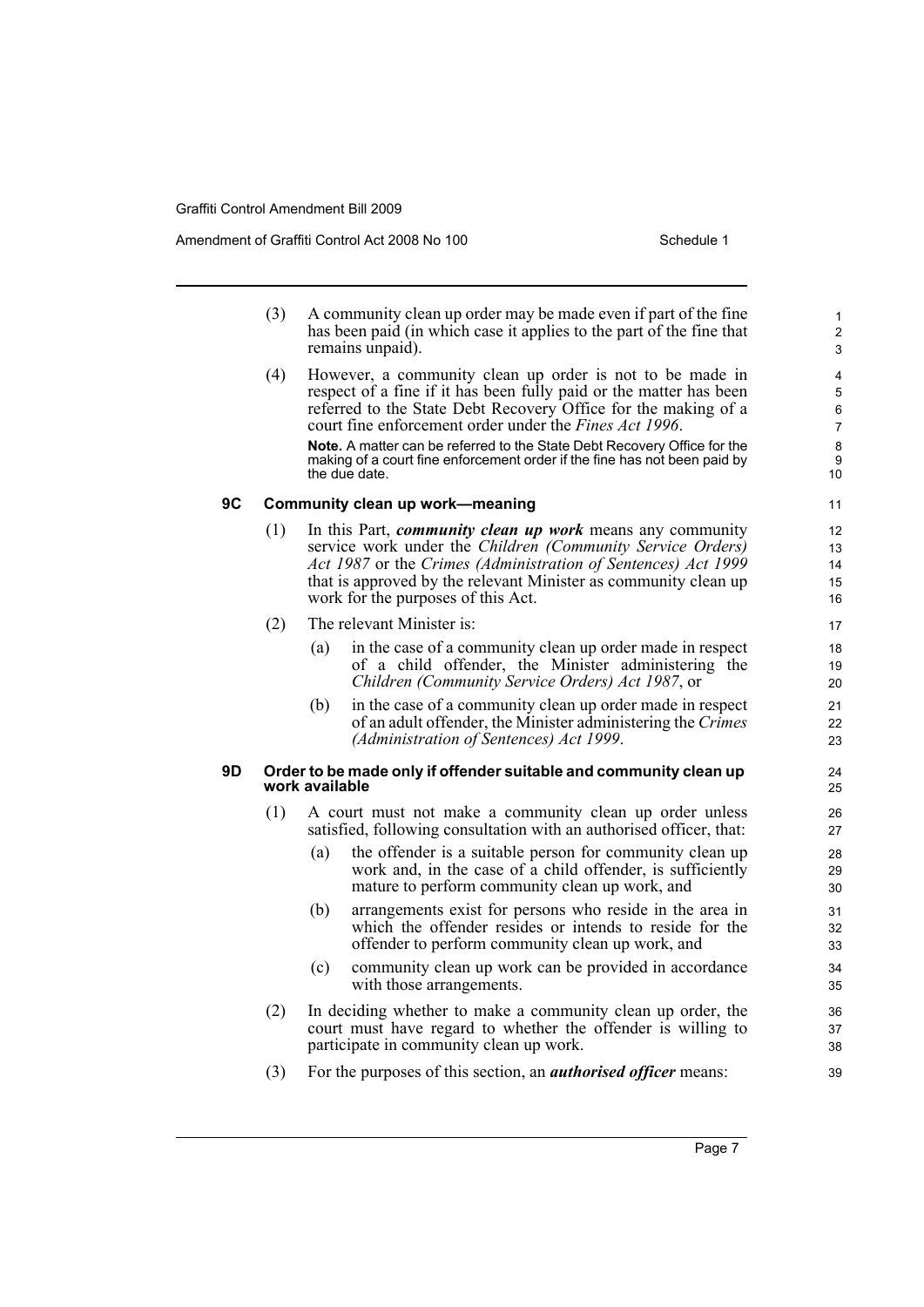|    |     | (a)             | in respect of an adult offender—the Commissioner of<br>Corrective Services, Department of Justice and Attorney<br>General or an officer of the Department authorised by the<br>Commissioner to exercise the functions of an authorised<br>officer under this section, or | 1<br>2<br>3<br>4<br>5         |
|----|-----|-----------------|--------------------------------------------------------------------------------------------------------------------------------------------------------------------------------------------------------------------------------------------------------------------------|-------------------------------|
|    |     | (b)             | in respect of a child offender—the Director-General of the<br>Department of Human Services or an officer of the<br>Department authorised by the Director-General to exercise<br>the functions of an authorised officer under this section.                               | 6<br>$\overline{7}$<br>8<br>9 |
| 9Ε |     | Notice of order |                                                                                                                                                                                                                                                                          | 10                            |
|    | (1) |                 | As soon as practicable after making a community clean up order,<br>the court is to cause written notice of the order to be given to the<br>following persons:                                                                                                            | 11<br>12<br>13                |
|    |     | (a)             | the offender,                                                                                                                                                                                                                                                            | 14                            |
|    |     | (b)             | if the offender is an adult offender—the Commissioner of<br>Corrective Services, Department of Justice and Attorney<br>General.                                                                                                                                          | 15<br>16<br>17                |
|    |     | (c)             | if the offender is a child offender—the Director-General of<br>the Department of Human Services,                                                                                                                                                                         | 18<br>19                      |
|    |     | (d)             | if the offender is a child offender and the order is made by<br>a court other than the Children's Court—the registrar of<br>the Children's Court.                                                                                                                        | 20<br>21<br>22                |
|    | (2) |                 | The notice must include the following information:                                                                                                                                                                                                                       | 23                            |
|    |     | (a)             | the place at which, or person to whom, the offender must<br>present himself or herself, in person, for the purpose of<br>enabling the administration of the order to be commenced,                                                                                       | 24<br>25<br>26                |
|    |     | (b)             | the period within which the offender must so present<br>himself or herself                                                                                                                                                                                               | 27<br>28                      |
|    | (3) |                 | A community clean up order is not invalidated by a failure to<br>comply with this section.                                                                                                                                                                               | 29<br>30                      |
| 9F |     |                 | <b>Explanation of nature and effect of order</b>                                                                                                                                                                                                                         | 31                            |
|    | (1) |                 | A court that makes a community clean up order in respect of an<br>offender must explain, or cause to be explained, to the offender<br>(in language likely to be readily understood by the offender):                                                                     | 32<br>33<br>34                |
|    |     | (a)             | the requirements to be complied with by the offender<br>under the order, and                                                                                                                                                                                             | 35<br>36                      |
|    |     | (b)             | the consequences that may follow if the offender fails to<br>comply with those requirements, and                                                                                                                                                                         | 37<br>38                      |
|    |     |                 |                                                                                                                                                                                                                                                                          |                               |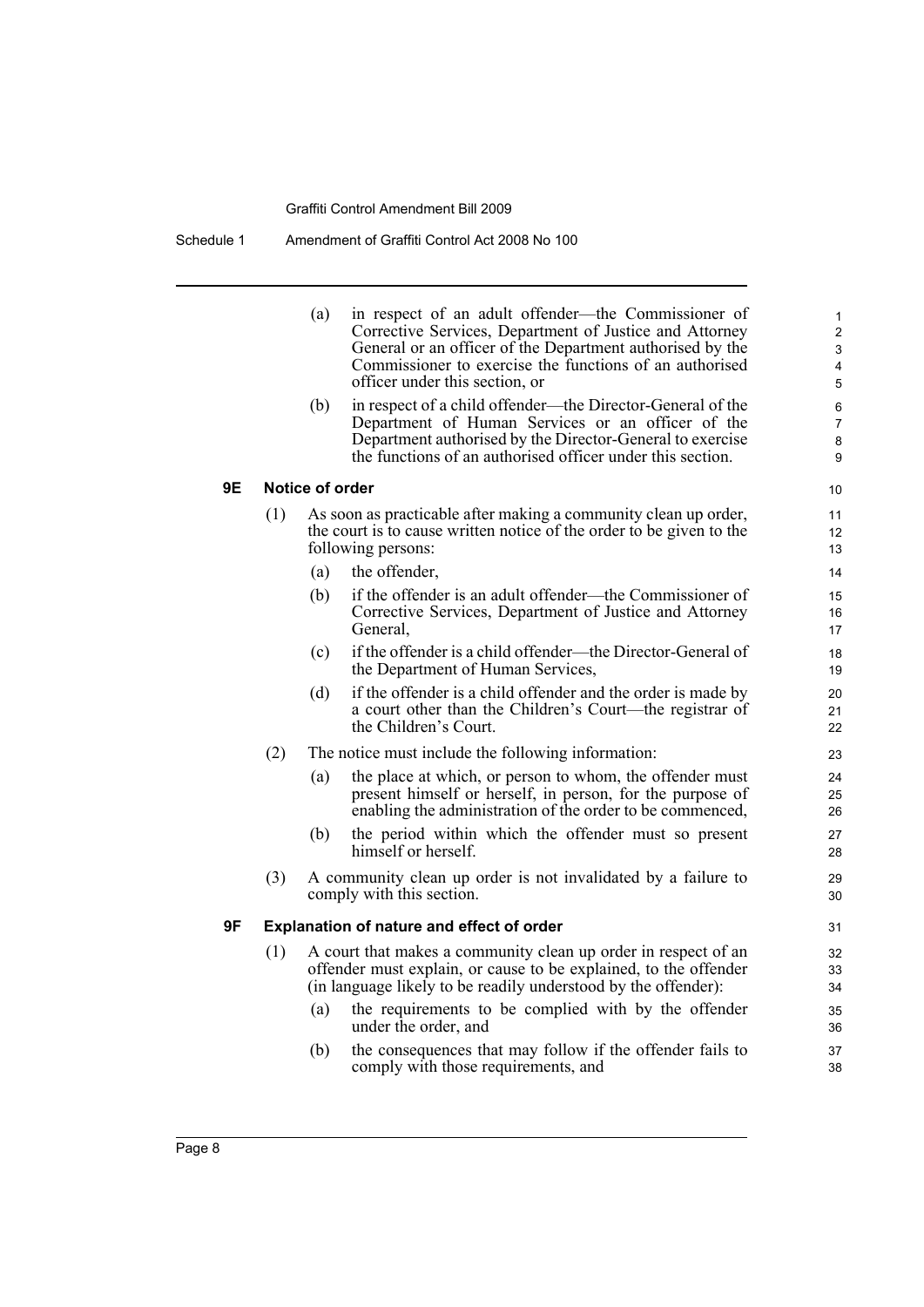Amendment of Graffiti Control Act 2008 No 100 Schedule 1

|                |     | (c)        | the fact that the order may also be satisfied by payment of<br>the fine                                                                                                                                                                                                                                                                                                                                                                                                                      | 1<br>$\overline{2}$                          |
|----------------|-----|------------|----------------------------------------------------------------------------------------------------------------------------------------------------------------------------------------------------------------------------------------------------------------------------------------------------------------------------------------------------------------------------------------------------------------------------------------------------------------------------------------------|----------------------------------------------|
|                | (2) |            | A community clean up order is not invalidated by a failure to<br>comply with this section.                                                                                                                                                                                                                                                                                                                                                                                                   | 3<br>4                                       |
| 9G             |     |            | Number of hours of community clean up work                                                                                                                                                                                                                                                                                                                                                                                                                                                   | $\mathbf 5$                                  |
|                | (1) |            | The number of hours of community clean up work, specified in a<br>community clean up order, to be performed by the offender is to<br>be calculated at the rate of 1 hour for each \$30 of the amount of<br>the fine (or that part of the fine that is unpaid).                                                                                                                                                                                                                               | 6<br>$\overline{7}$<br>$\bf 8$<br>9          |
|                | (2) |            | The number of hours specified in any one order is additional to<br>any number of hours of community clean up work or community<br>service work required to be performed by the offender under any<br>other order. Accordingly, any limit on the total number of hours<br>of community service work that a person may be required to<br>perform at any one time under another Act does not apply to any<br>hours required to be performed by an offender under a<br>community clean up order. | 10<br>11<br>12<br>13<br>14<br>15<br>16<br>17 |
| 9Η             |     |            | Offender must participate in graffiti prevention program                                                                                                                                                                                                                                                                                                                                                                                                                                     | 18                                           |
|                | (1) |            | The community clean up work that an offender is directed to do<br>by the assigned officer under the community clean up order must,<br>if practicable, include at least 2 hours participation in a graffiti<br>prevention program.                                                                                                                                                                                                                                                            | 19<br>20<br>21<br>22                         |
|                | (2) |            | For the purposes of this section, a <i>graffiti prevention program</i><br>means a personal development, education or other program the<br>object of which is to prevent offenders from engaging in unlawful<br>graffiti activities.                                                                                                                                                                                                                                                          | 23<br>24<br>25<br>26                         |
|                | (3) |            | An offender cannot be required by a community clean up order to<br>participate in any personal development, education or other<br>program that is not a graffiti prevention program.                                                                                                                                                                                                                                                                                                         | 27<br>28<br>29                               |
| 9 <sub>l</sub> |     |            | Satisfaction of fine by community clean up work                                                                                                                                                                                                                                                                                                                                                                                                                                              | 30                                           |
|                | (1) | satisfied. | If an offender who is subject to a community clean up order duly<br>complies with the order, the fine concerned is taken to be                                                                                                                                                                                                                                                                                                                                                               | 31<br>32<br>33                               |
|                | (2) |            | If an offender who is subject to a community clean up order duly                                                                                                                                                                                                                                                                                                                                                                                                                             | 34                                           |

(2) If an offender who is subject to a community clean up order duly performs part of the number of hours of community clean up work to be performed under the order, the fine concerned is taken to be satisfied by the amount calculated at the rate of \$30 for each hour of community clean up work actually performed.

Page 9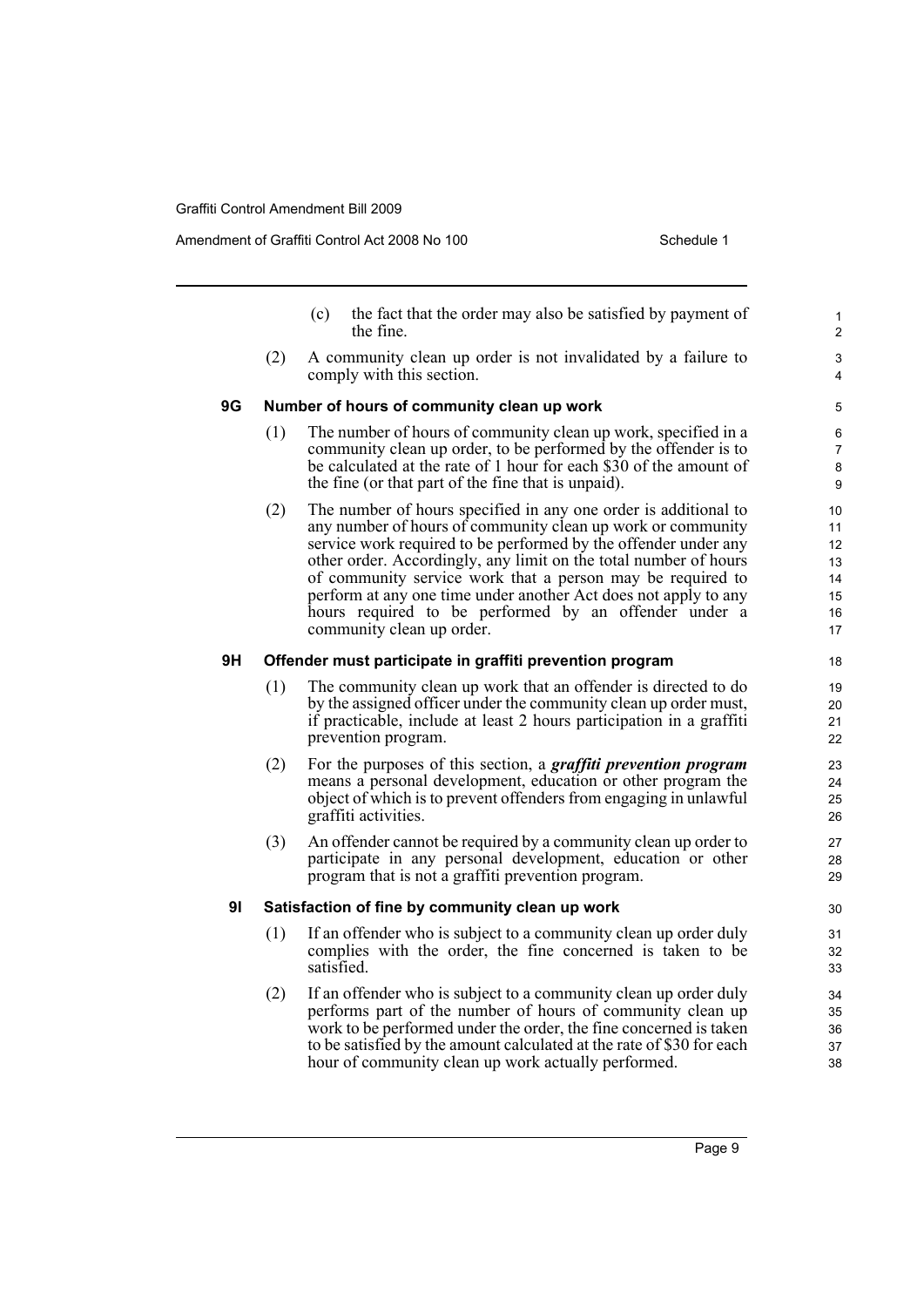Schedule 1 Amendment of Graffiti Control Act 2008 No 100

#### **9J Satisfaction of orders by payment** (1) If an offender who is subject to a community clean up order duly pays the fine (or the unsatisfied balance of the fine having regard to the number of hours of community clean up work already performed) the order is taken to be satisfied. (2) A community clean up order ceases to be in force when it is satisfied. **9K Revocation of community clean up order** (1) A court may revoke a community clean up order if it is satisfied, following a report by the assigned officer in respect of the community clean up order, that the offender who is the subject of the order: (a) has failed to report for work under the order within the period of 3 months after being required to do so by the order, or (b) has failed to report for work under the order within any period of 3 months, or (c) has failed to comply with the requirements of the order, or (d) is not capable of performing the work under the order, or (e) is not suitable to be engaged in the work under the order. (2) A court may also revoke a community clean up order on the request of the offender subject to the order if satisfied that it would be in the interests of justice to revoke the order. (3) A court may revoke a community clean up order in the absence of the offender subject to the order. (4) However, a court is not to revoke a community clean up order unless satisfied that the offender has been given notice of the application for revocation and an opportunity to make submissions in respect of the application. (5) A court may, when revoking an order, also revoke other community clean up orders that have been made against the offender. (6) A community clean up order may be revoked by the court that made it or by a court of like or superior jurisdiction. (7) A community clean up order in respect of which the Children's Court is the supervising court may be revoked by the Children's Court even though the Children's Court did not make the order. 1 2 3 4 5 6 7 8 9 10 11 12 13 14 15 16 17 18 19 20 21 22 23 24 25 26 27 28 29 30 31 32 33 34 35 36 37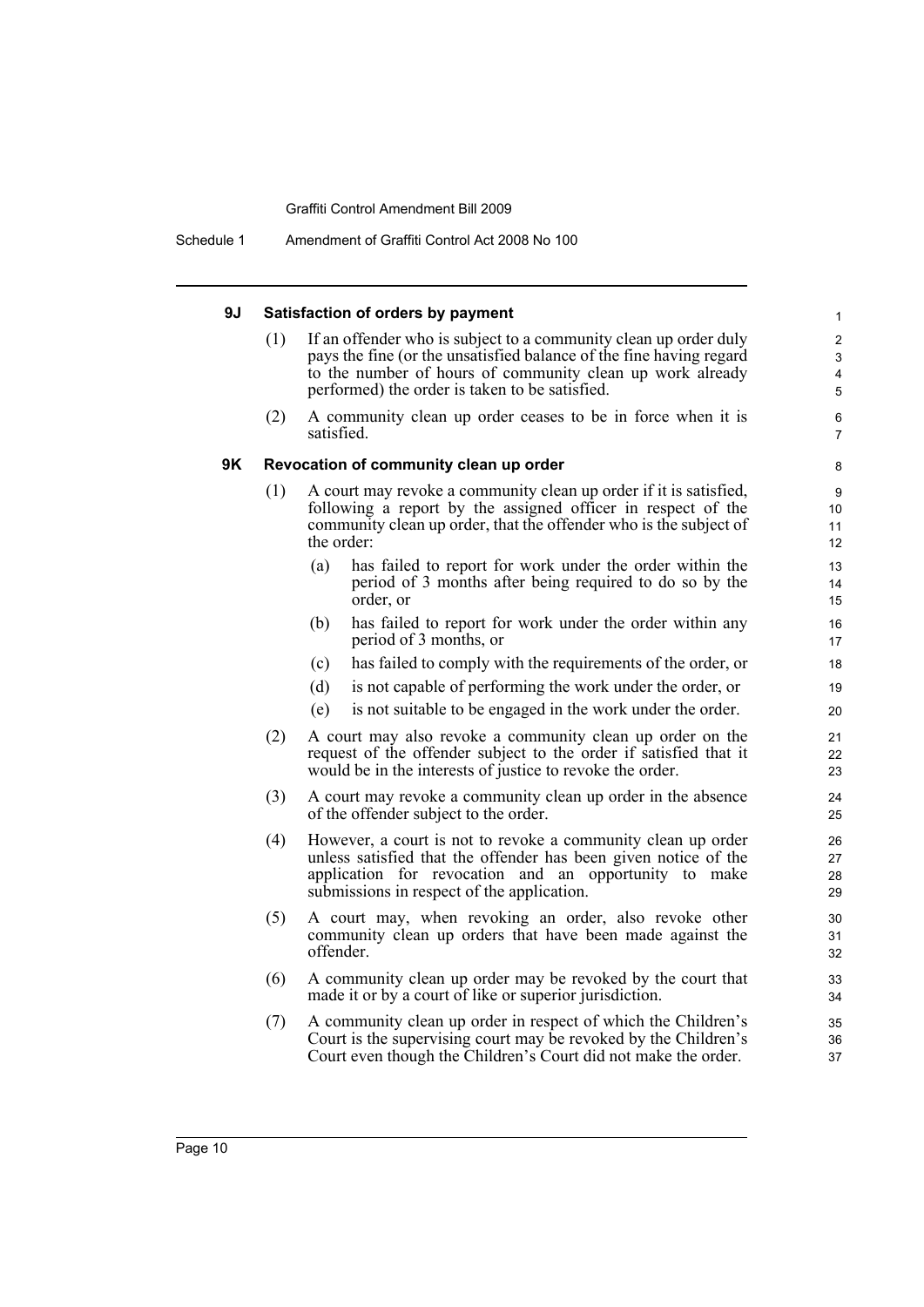Amendment of Graffiti Control Act 2008 No 100 Schedule 1

| 9L        |     | Effect of appeal against conviction or sentence                                                                                                                                                                                                                                                                 | 1                             |
|-----------|-----|-----------------------------------------------------------------------------------------------------------------------------------------------------------------------------------------------------------------------------------------------------------------------------------------------------------------|-------------------------------|
|           | (1) | If a finding of guilt, conviction, or sentence in respect of a graffiti<br>offence is quashed, annulled or set aside, any community clean<br>up order made in respect of the fine imposed for the offence is<br>revoked.                                                                                        | $\overline{2}$<br>3<br>4<br>5 |
|           | (2) | If a fine imposed by a court is varied, the court that varies the fine<br>may revoke or vary any community clean up order made in<br>respect of the fine. In such a case, the court may exercise any<br>functions that could have been exercised by the court that<br>imposed the fine.                         | 6<br>7<br>8<br>9<br>10        |
| <b>9M</b> |     | Notice of revocation or variation of community clean up order                                                                                                                                                                                                                                                   | 11                            |
|           |     | A court that revokes or varies a community clean up order is to<br>cause notice of the revocation or variation to be given to the<br>following persons:                                                                                                                                                         | 12<br>13<br>14                |
|           |     | the offender,<br>(a)                                                                                                                                                                                                                                                                                            | 15                            |
|           |     | the offender's assigned officer,<br>(b)                                                                                                                                                                                                                                                                         | 16                            |
|           |     | if the offender is a child offender and the court is not the<br>(c)<br>Children's Court—the registrar of the Children's Court.                                                                                                                                                                                  | 17<br>18                      |
| 9N        |     | No appeals against order                                                                                                                                                                                                                                                                                        | 19                            |
|           |     | An appeal does not lie in respect of the making of a community<br>clean up order, a failure to make a community clean up order or<br>the revocation or variation of a community clean up order.                                                                                                                 | 20<br>21<br>22                |
| 90        |     | Registrar of court may exercise functions of court                                                                                                                                                                                                                                                              | 23                            |
|           | (1) | The functions of a court under this Part with respect to the<br>making of a community clean up order may be exercised by a<br>registrar of the court, if the offender consents to the making of the<br>order.                                                                                                   | 24<br>25<br>26<br>27          |
|           | (2) | The functions of a court under this Part with respect to the<br>revocation of a community clean up order may be exercised by a<br>registrar of the court.                                                                                                                                                       | 28<br>29<br>30                |
| 9P        |     | Application of Children (Community Service Orders) Act 1987 to<br>orders made in respect of child offenders                                                                                                                                                                                                     | 31<br>32                      |
|           | (1) | The Children (Community Service Orders) Act 1987 applies,<br>subject to this Part, in respect of a community clean up order<br>made in respect of a child offender in the same way as it applies<br>in respect of a children's community service order made in<br>respect of a person to whom that Act applies. | 33<br>34<br>35<br>36<br>37    |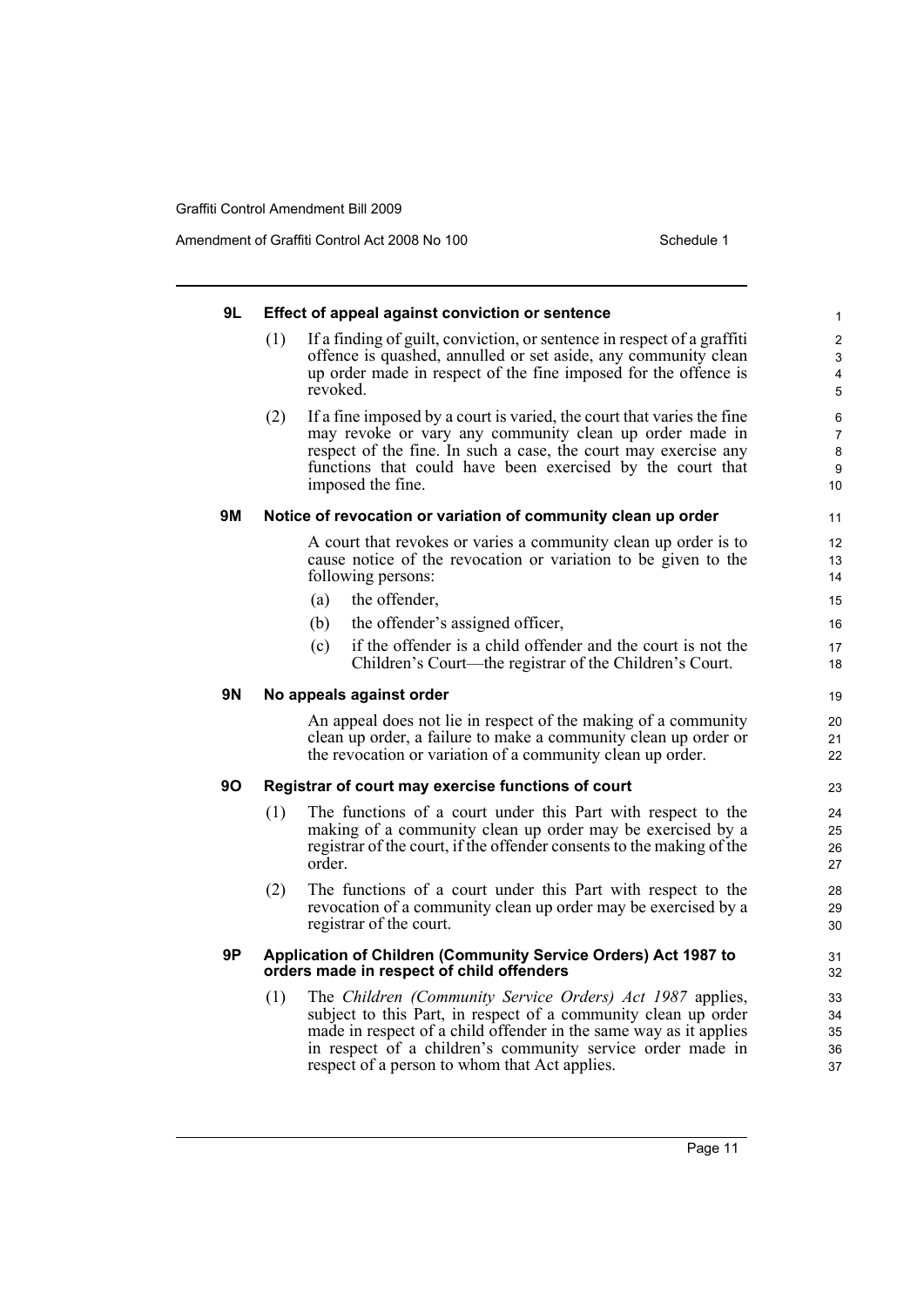Schedule 1 Amendment of Graffiti Control Act 2008 No 100

| (2) | The following provisions of the <i>Children (Community Service</i> ) |
|-----|----------------------------------------------------------------------|
|     | <i>Orders) Act 1987</i> do not apply to a community clean up order:  |

(a) sections 5, 6, 9, 12, 13 and 14, Part 4, and sections 27 and 28,

(b) such other provisions of that Act as may be prescribed by the regulations under this Act.

**Note.** The excluded provisions are generally provisions that duplicate, or are inconsistent with, the provisions of this Part.

- (3) The provisions of any regulation made under the *Children (Community Service Orders) Act 1987* apply in respect of a community clean up order to the extent that those provisions have effect for the purposes of provisions of that Act that apply to a community clean up order.
- (4) The regulations under this Act may modify the operation of the *Children (Community Service Orders) Act 1987* or the regulations under that Act in respect of a community clean up order.

#### **9Q Application of sentencing legislation to orders made in respect of adult offenders**

- (1) The *Crimes (Sentencing Procedure) Act 1999* and the *Crimes (Administration of Sentences) Act 1999* apply, subject to this Part, in respect of a community clean up order made in respect of an adult offender in the same way as they apply in respect of a community service order made in respect of a person under the *Crimes (Sentencing Procedure) Act 1999*.
- (2) The following provisions do not apply to a community clean up order:
	- (a) Divisions 2 and 3 of Part 7 and sections 90 (2) (b) and (3), 91, 92 and 93 of the *Crimes (Sentencing Procedure) Act 1999*,
	- (b) sections 113, 114, 115 and 116 of the *Crimes (Administration of Sentences) Act 1999*,
	- (c) such other provisions of the *Crimes (Sentencing Procedure) Act 1999* or the *Crimes (Administration of Sentences) Act 1999* as may be prescribed by the regulations under this Act.

**Note.** The excluded provisions are generally provisions that duplicate, or are inconsistent with, the provisions of this Part.

(3) The provisions of any regulation made under the *Crimes (Sentencing Procedure) Act 1999* or the *Crimes (Administration of Sentences) Act 1999* apply in respect of a community clean up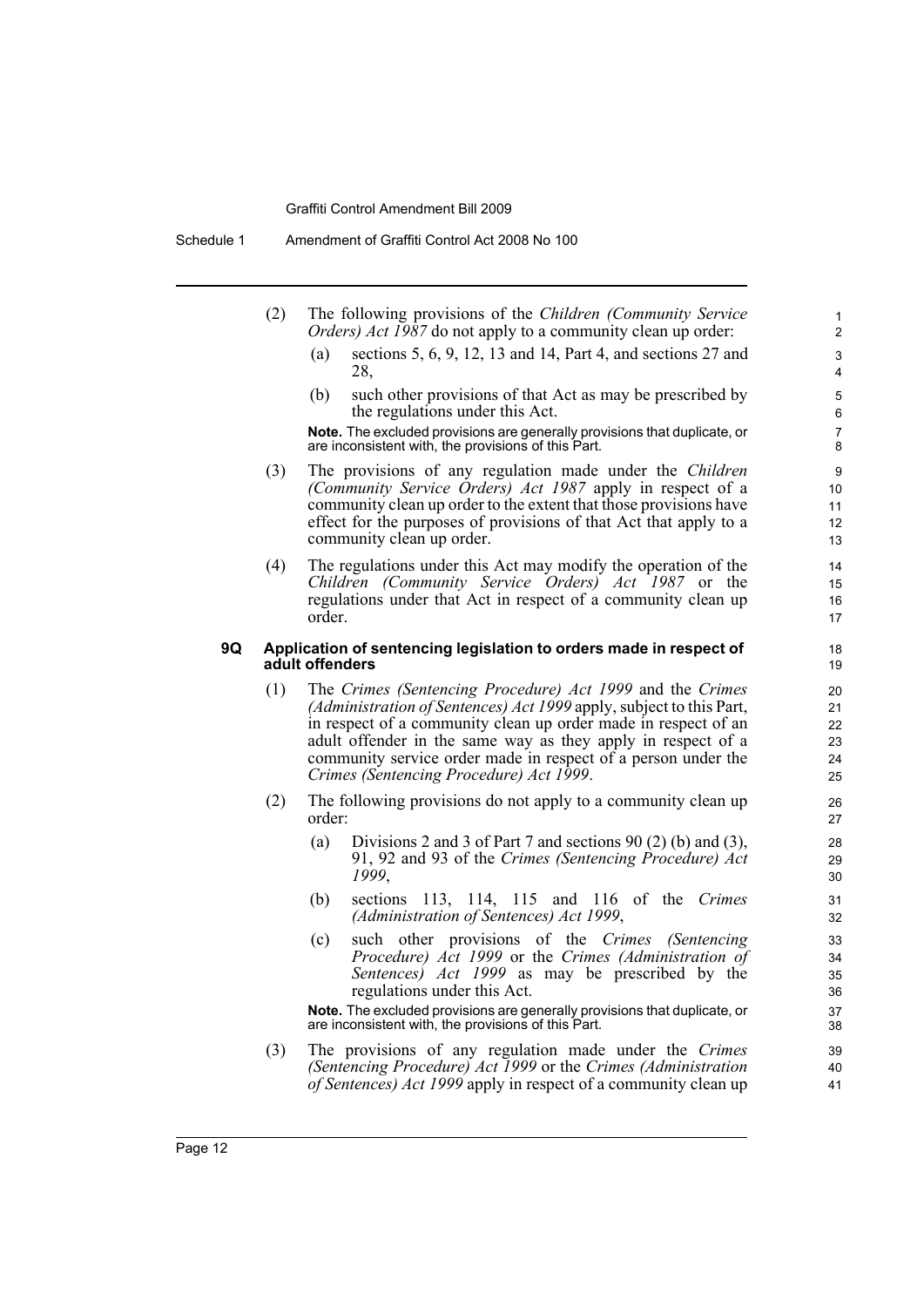Amendment of Graffiti Control Act 2008 No 100 Schedule 1

|     |                      |     | order to the extent that those provisions have effect for the<br>purposes of provisions of those Acts that apply to a community<br>clean up order.                                                                                                | $\mathbf{1}$<br>$\boldsymbol{2}$<br>3 |  |
|-----|----------------------|-----|---------------------------------------------------------------------------------------------------------------------------------------------------------------------------------------------------------------------------------------------------|---------------------------------------|--|
|     |                      | (4) | The regulations under this Act may modify the operation of the<br>Crimes (Sentencing Procedure) Act 1999, the<br>Crimes<br>(Administration of Sentences) Act 1999 or the regulations under<br>those Acts in respect of community clean up orders. | 4<br>5<br>6<br>$\overline{7}$         |  |
|     | 9R                   |     | <b>Regulations</b>                                                                                                                                                                                                                                | 8                                     |  |
|     |                      | (1) | The regulations may make further provision for or with respect to<br>community clean up work and community clean up orders.                                                                                                                       | $\boldsymbol{9}$<br>10                |  |
|     |                      | (2) | The regulations may increase the amount of \$30 mentioned in<br>sections 9G and 9I. If the regulations do so, the reference to the<br>amount of \$30 in those sections is to be construed as a reference<br>to that increased amount.             | 11<br>12<br>13<br>14                  |  |
| [8] |                      |     | Schedule 1 Savings, transitional and other provisions                                                                                                                                                                                             | 15                                    |  |
|     |                      |     | Insert at the end of clause $1(1)$ :                                                                                                                                                                                                              | 16                                    |  |
|     |                      |     | Graffiti Control Amendment Act 2009                                                                                                                                                                                                               | 17                                    |  |
| [9] |                      |     | Schedule 1, Part 3                                                                                                                                                                                                                                | 18                                    |  |
|     | Insert after Part 2: |     |                                                                                                                                                                                                                                                   |                                       |  |
|     | Part 3               |     | Provisions consequent on enactment of                                                                                                                                                                                                             | 20                                    |  |
|     |                      |     | <b>Graffiti Control Amendment Act 2009</b>                                                                                                                                                                                                        | 21                                    |  |
|     | 3                    |     | <b>Application of amendments</b>                                                                                                                                                                                                                  | 22                                    |  |
|     |                      | (1) | An amendment made to this Act by the Graffiti Control<br>Amendment Act 2009 that increases the penalty for an offence<br>against this Act applies in respect of an offence committed on or<br>after the commencement of the amendment.            | 23<br>24<br>25<br>26                  |  |
|     |                      | (2) | A community clean up order may be made under Part 3A, as<br>inserted by the Graffiti Control Amendment Act 2009, in respect<br>of a graffiti offence only if it is committed on or after the<br>commencement of that Part.                        | 27<br>28<br>29<br>30                  |  |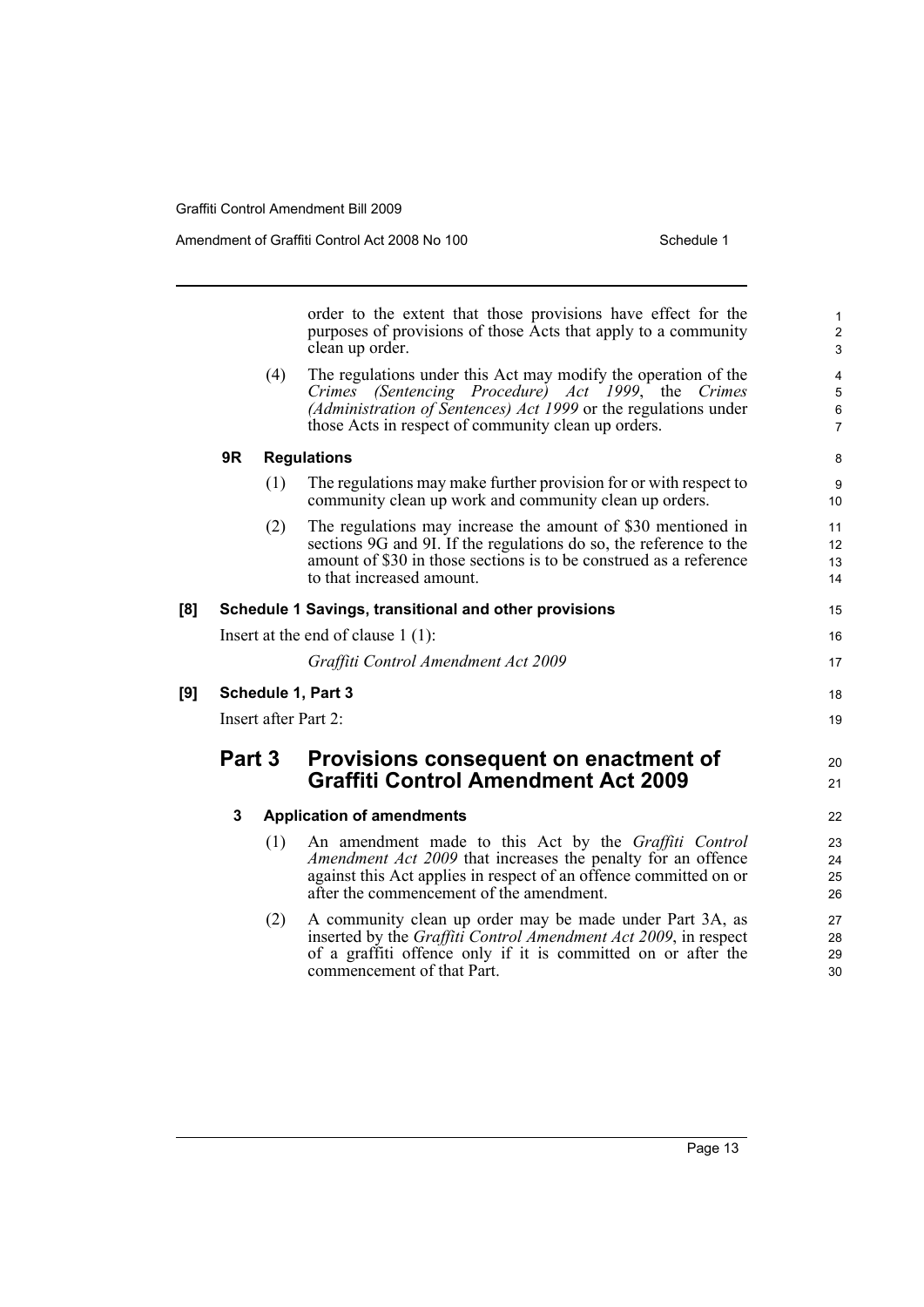<span id="page-21-0"></span>

|     | <b>Schedule 2</b>                                                                                                                                                                                                         | <b>Amendment of other legislation</b>                                                                                                                                                              | $\mathbf{1}$         |  |
|-----|---------------------------------------------------------------------------------------------------------------------------------------------------------------------------------------------------------------------------|----------------------------------------------------------------------------------------------------------------------------------------------------------------------------------------------------|----------------------|--|
| 2.1 | <b>Children (Community Service Orders) Act 1987 No 56</b>                                                                                                                                                                 |                                                                                                                                                                                                    |                      |  |
| [1] | Section 16 Assignment of officer by Director-General                                                                                                                                                                      |                                                                                                                                                                                                    |                      |  |
|     | Omit "On receipt of a copy of a children's community service order sent to the<br>Director-General in accordance with section 12 (2) of this Act or section 85 (3)<br>of the <i>Fines Act 1996</i> " from section 16 (1). |                                                                                                                                                                                                    |                      |  |
|     | service order".                                                                                                                                                                                                           | Insert instead "On receiving notice of the making of a children's community                                                                                                                        | $\overline{7}$<br>8  |  |
| [2] | Section 19 Duration of children's community service orders                                                                                                                                                                |                                                                                                                                                                                                    |                      |  |
|     |                                                                                                                                                                                                                           | Omit "or the <i>Fines Act 1996</i> " from section 19 (c).                                                                                                                                          | 10                   |  |
|     | Act under which it is made".                                                                                                                                                                                              | Insert instead "or, in the case of an order made under another Act, under the                                                                                                                      | 11<br>12             |  |
| 2.2 |                                                                                                                                                                                                                           | Children (Criminal Proceedings) Act 1987 No 55                                                                                                                                                     | 13                   |  |
|     | <b>Section 33 Penalties</b>                                                                                                                                                                                               |                                                                                                                                                                                                    |                      |  |
|     |                                                                                                                                                                                                                           | Insert at the end of section 33 $(5)$ (c):                                                                                                                                                         | 15                   |  |
|     |                                                                                                                                                                                                                           | , or                                                                                                                                                                                               | 16                   |  |
|     | (d)                                                                                                                                                                                                                       | to make a community clean up order in respect of a fine<br>imposed for an offence under the Graffiti Control Act<br>2008.                                                                          | 17<br>18<br>19       |  |
| 2.3 | Crimes (Administration of Sentences) Act 1999 No 93<br>20                                                                                                                                                                 |                                                                                                                                                                                                    |                      |  |
| [1] | Section 110 Duration of community service order                                                                                                                                                                           |                                                                                                                                                                                                    |                      |  |
|     | Omit section $110(1)$ (c). Insert instead:                                                                                                                                                                                |                                                                                                                                                                                                    |                      |  |
|     | (c)                                                                                                                                                                                                                       | in the case of a community service order that, under the<br>Act under which it is made, can be satisfied by the payment<br>of a fine, until the order is satisfied in accordance with that<br>Act, | 23<br>24<br>25<br>26 |  |
| [2] |                                                                                                                                                                                                                           | Section 111 Assignment of officer by Commissioner                                                                                                                                                  | 27                   |  |
|     | Omit "On receiving a copy of a community service order sent under section 93<br>of the Crimes (Sentencing Procedure) Act 1999 or section 80 of the Fines Act<br>1996".                                                    |                                                                                                                                                                                                    |                      |  |
|     | order".                                                                                                                                                                                                                   | Insert instead "On receiving notice of the making of a community service                                                                                                                           | 31<br>32             |  |